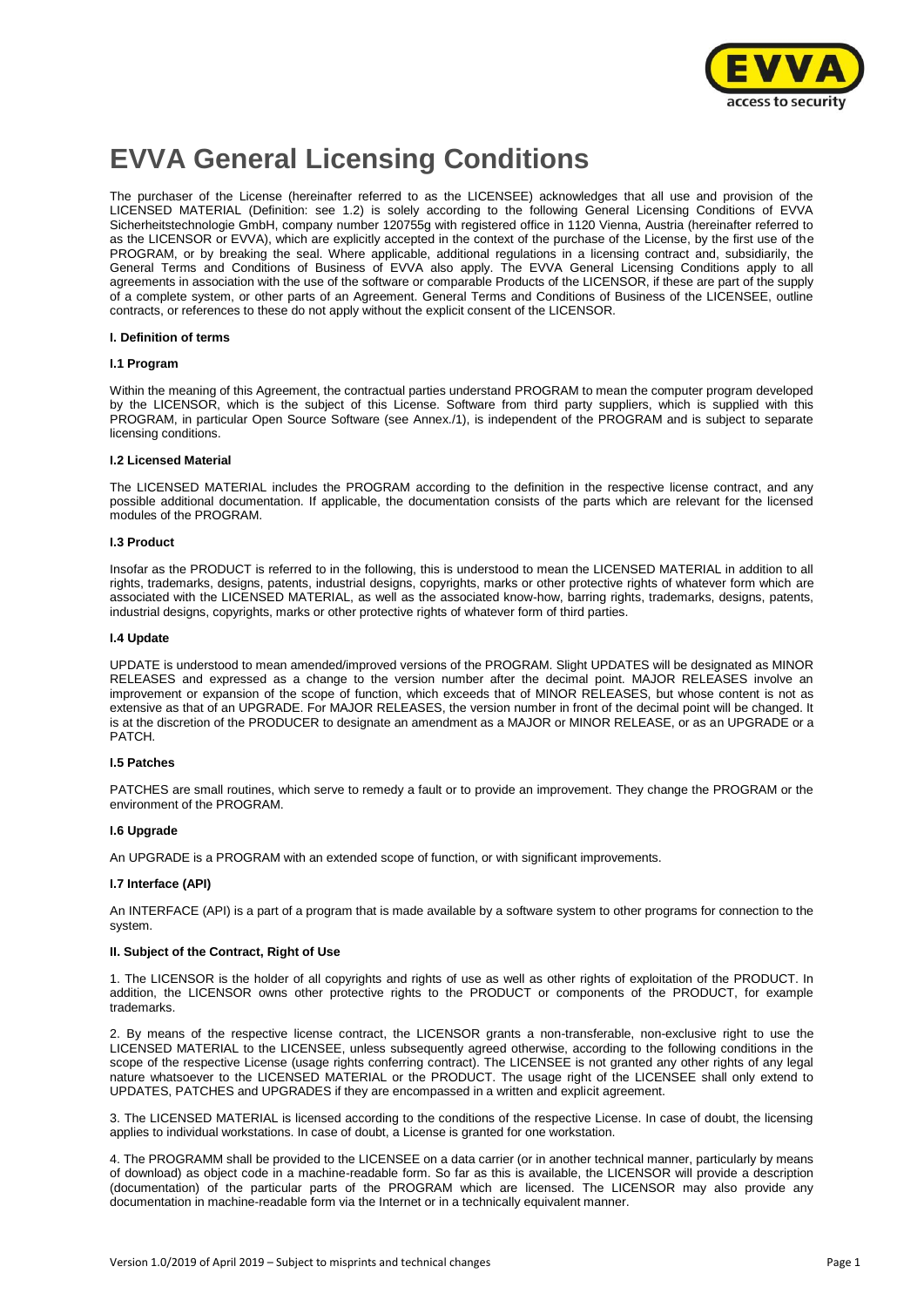

5. The LICENSEE is entitled to copy and use the documentation provided for the purpose of use according to the contract. The LICENSEE may only make backup copies of the PROGRAM for their own use in the scope of the License. Without the express consent of the LICENSOR it is prohibited to rent, loan, lease, sell or to make the LICENSED MATERIAL available with or without charge to third parties as a whole or in part, in any form whatsoever. Companies or persons are deemed not to be third parties if they are commissioned with the direct upkeep of the company, and are subject to a confidentiality agreement e.g. in the context of a service contract with the LICENSEE (so-called MAINTENANCE PERSONNEL).

The LICENSEE must ensure that information of whatever kind regarding the LICENSED MATERIAL or the PRODUCT in particular operating or business secrets of the LICENSOR is not communicated by the MAINTENANCE PERSONNEL, and that the said information not retained by the MAINTENANCE PERSONNEL after the termination of this function (i.e. if the aforesaid become third parties within the meaning of this Agreement).

6. The LICENSEE may not grant sub-Licenses. Neither may the LICENSEE grant rights to the LICENSED MATERIAL in any form whatsoever to third parties.

7. The granting of a License to the PRODUCT, does not confer any rights to the use of the LICENSED MATERIAL, or constitute a legal relationship on any legal grounds whatsoever, over and above those in the context of this License.

8. The Object Code may not be disassembled. It is also prohibited to reconstruct or to emulate parts of the object code, the Program or database logic, or parts of the PRODUCT, the password, the structures (also of the database), or parts of the PRODUCT such as routines, program logic etc. in any form whatsoever. Processing or amendment to the PRODUCT in any form whatsoever is prohibited. The LICENSEE has no claim to the structure, storage mechanisms, passwords or interfaces being made known to him, even after termination of the License.

9. The transfer of the License to third parties in the course of total or individual legal succession can only be made after the receipt of prior explicit written permission by the LICENSOR. The division of the License or Licenses is not possible, even if these are granted for several workstations.

10. Use of the PROGRAM for other products, i.e. in the field of locking systems etc., which do not originate from the LICENSOR, or from companies with which they are directly or indirectly associated on the grounds of any level of holding whatsoever, is prohibited unless there is Agreement to the contrary.

#### **III. Locking Authorisations, Orders, Data Backups etc.**

1. The LICENSEE confirms that they have access to sufficient know-how for the use of the LICENSED MATERIAL. The LICENSEE shall ensure that only persons with appropriate specialist knowledge work with the PROGRAM. He is aware that incorrect use (according to the scope of the LICENSED MATERIAL) can have serious consequences. The LICENSEE is also aware that access by unauthorised persons (particularly in areas in which orders are transacted or locking rights are allocated or amended) can cause problems which include unauthorised access or denial of authorised entry or access. The LICENSEE must therefore take special care to safeguard the access data and protect it against access by third parties. The LICENSEE must ensure that no misuse of the LICENSED MATERIAL of any kind can occur. The LICENSEE must indemnify the LICENSOR with regard to all negative consequences resulting from the incorrect or unauthorised use or utilisation of the LICENSED MATERIAL, regardless of who is at fault. The LICENSOR or the companies, to which orders or queries etc. are addressed or communicated, are not obliged to verify in any way whatsoever the authority of the orders, the delivery address, or other details.

2. All use of the LICENSED MATERIAL for evaluations which contravene statutory regulation (e.g. privacy laws) is prohibited. In general, all recorded data may only be used within the context of what is legally permissible.

3. For orders, the LICENSEE and/or the legal entity specified in the order is bound to the LICENSOR and/or the company to which the order is communicated or passed on, for a period of 21 calendar days from the receipt of their declaration of order by EVVA, or a longer performance period or until a later delivery or performance date specified by EVVA. The acceptance of an offer of conclusion of contract is constituted by the actual acceptance by the LICENSOR (and/or the particular company). If not otherwise agreed, the particular valid General Terms and Conditions of Business of EVVA and, insofar as nothing different has been agreed, the LICENSOR's catalogue prices apply to the order. The contractual partner is aware that the supply by the LICENSOR is solely in accordance with their General Conditions of Business, and that any contractual provisions, templates, purchasing conditions etc. of the LICENSEE (or contractual partner) do not apply.

4. The LICENSEE is obliged to perform daily data backups on a medium suitable for the secure storage and retrieval insofar as technically possible and to store the contents of the database separately.

#### **IV. Scope of warranty, Liability**

1. The LICENSOR warrants that the unaltered LICENSED MATERIAL, when exclusively used for the agreed purpose, can essentially fulfil the functions of the licensed modules described in the specification sheet at the time of handover. Any warranty and liability by the LICENSOR for use which is not of the usual kind, or not according to the Agreement, is excluded. No claims for warranty/liability will be accepted if changes are made to the LICENSED MATERIAL. Furthermore, any warranty/liability claim is also voided if the implementation of changes by the LICENSEE has not taken place, although it was necessary and required. This is the case when UPDATES, PATCHES and UPGRADES are available, but were not installed or were improperly installed for any reason whatsoever. Any warranty/liability claim shall also be voided for damages which could have been avoided by means of a daily data backup. No warranty claims shall exist for malfunctions which are based on the incompatibility with applications of third parties apart from the specifications of the LICENSED MATERIAL.

2. The warranty period is twelve months from the time of handover. The handover is understood to be, the date of handover of the data carrier or the date on which the PROGRAM is otherwise made available to the LICENSEE. A warranty beyond this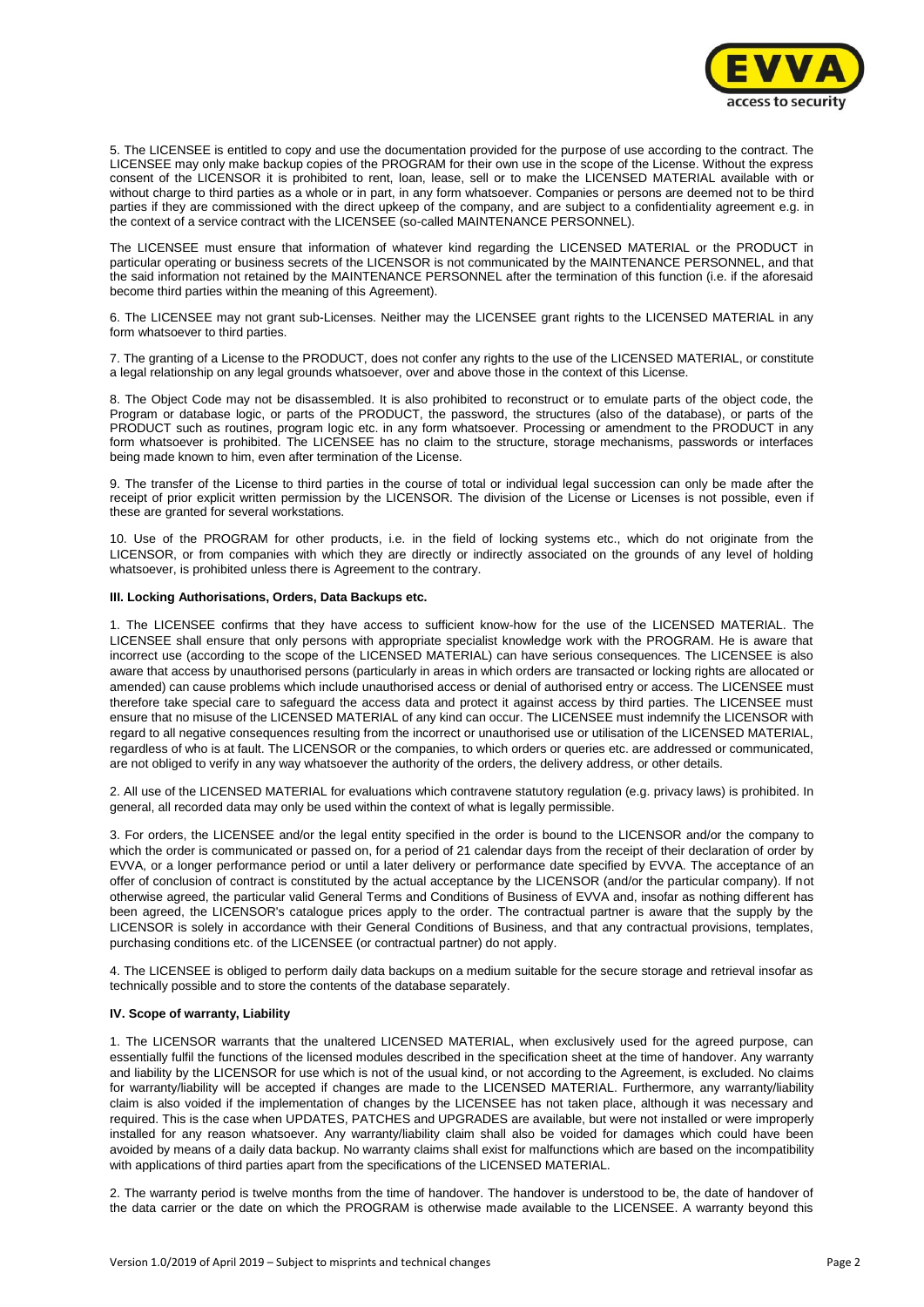

period is excluded, even if any faults occur after this period. For the provision of UPDATES, PATCHES and UPGRADES, the warranty for these supplemental components never comprises the warranty for the original LICENSED MATERIAL. The regulations over warranty and liability also apply analogously for UPDATES, PATCHES and UPGRADES.

3. LICENSEE has a duty of complaint, insofar as they are a company. They must make known any faults to the LICENSOR within eight working days of their occurrence, or otherwise their legal rights shall be forfeited. If the LICENSEE is a consumer, the legal warranty periods apply.

4. In case of fault to the data carrier, there is only claim to the replacement of the aforesaid. There is no other legal redress of any form whatsoever, particularly for the consequences of delay with regard to the PROGRAM and/or the LICENSED MATERIAL.

5. Claims under warranty are primarily limited to remedy of faults, and in particular are limited to the exchange of the faulty data carrier or the re-working of the PROGRAM, wherein the LICENSOR must be given the opportunity for at least two attempts at rectification within a reasonable period. If rectification of the fault is not possible within a reasonable period, the LICENSEE is entitled to demand a reduction in price, or in the case of significant faults, to withdraw from the License contract after stipulating a reasonable period of notice. A general right to recourse of the LICENSEE as a retailer in accordance with Article 933b of the Austrian General Civil Code (ABGB), which provides a guarantee to a consumer, is excluded. The responsibility of proving that a fault exists lies with the LICENSEE. There is no retrospective warranty. Cumulative claims on several grounds are excluded. The LICENSOR will not assume liability for any damages which result from a withdrawal by the LICENSEE.

6. Any warranty in excess of the above numerals in any form whatsoever is excluded. The provisions regarding warranty also apply to retrospective claims, claims for compensation or claims made on any legal basis whatsoever, under which claims for which warranty are usually made, in particular faults due to defects.

7. Claims for compensation and liability of any form, in particular for delay, impossibility of performance, positive breaches of claims, loss of earnings, consequences of faults, restoration costs, procurement of replacement products etc. are explicitly excluded. If however, for whatever reason, the LICENSOR should become liable, this liability is limited to twice the amount of the License fee which was actually paid by the LICENSEE for the LICENSED MATERIAL. Insofar as no license fees arise, the liability is limited to a coverage of € 2,000.00 in accordance with the amount. Current License payments or maintenance fees shall only be taken into account insofar as they were paid during the last year. Liability for slight negligence is excluded. Liability for damage which occurs later than twelve months following the handover is also excluded. The LICENSEE must inform the LICENSOR in writing of any faults within eight working days of their occurrence, or otherwise their legal rights are forfeited. If the limitation of warranty or liability contravenes mandatory statutory regulations, the warranty and liability obligations of the LICENSOR will be restricted to the legally permissible minimum extent and amount.

8. The provisions of this section also apply to the relationship of the LICENSEE to any contractual partner from which they have acquired the License (RETAILER). Cumulative claims against the LICENSOR and the RETAILER are excluded.

9. The present Licensing Conditions apply regardless of any other Agreements, particularly with regard to the use of locking systems produced by the LICENSOR or associated companies. In particular, any defect in the area of the SUBJECT OF THE LICENSE does not constitute an entitlement to withdrawal from any contract concerning any locking systems etc., or to the derivation of any legal consequences with regard to the aforesaid. The present LICENSED MATERIAL is completely independent.

10. The LICENSEE shall fully indemnify the LICENSOR against claims resulting from the use of the LICENSED MATERIAL by the LICENSEE or by third parties with their consent and approval, or because such use has not been prevented by the LICENSEE.

11. The LICENSEE is aware no liability shall be assumed by the LICENSOR for the erroneous issuance of locking authorisations or the consequences thereof. The customer must review the correctness and ensure of the adherence to its own security standards on its own behalf.

12. It should be noted that for particular products (according to their technical design) the barring of an identification medium only becomes effective if this information (which cannot be controlled due to the technical design) is communicated to the locking system. Any response of the system depends on various factors. Therefore no warranty or liability can be assumed for such response.

# **V. Information, Updates and Upgrades, Extension of the License Environment**

1. As a basic rule, the LICENSEE has no claim for the provision of PATCHES, UPDATES (MINOR or MAJOR RELEASES), UPGRADES or other changes to the Program on the basis of the concluded agreement, unless separately agreed upon explicitly and in writing.

2. The extension of the License always requires a separate written Agreement with the written consent(s) of the LICENSOR(s).

3. The LICENSOR reserves the right to make changes, including restrictions of functions of the PRODUCT etc. at any time. The LICENSOR can insist that the LICENSEE installs other versions of the PROGRAM and or/PATCHES.

4. The LICENSOR provides no warranty of any form for the compatibility of the PROGRAM in the context of the software and hardware environment of the LICENSEE. However, non-binding information of typical software and hardware environments is provided in the current product catalogues or data sheets. The LICENSEE is aware that under certain conditions the purchase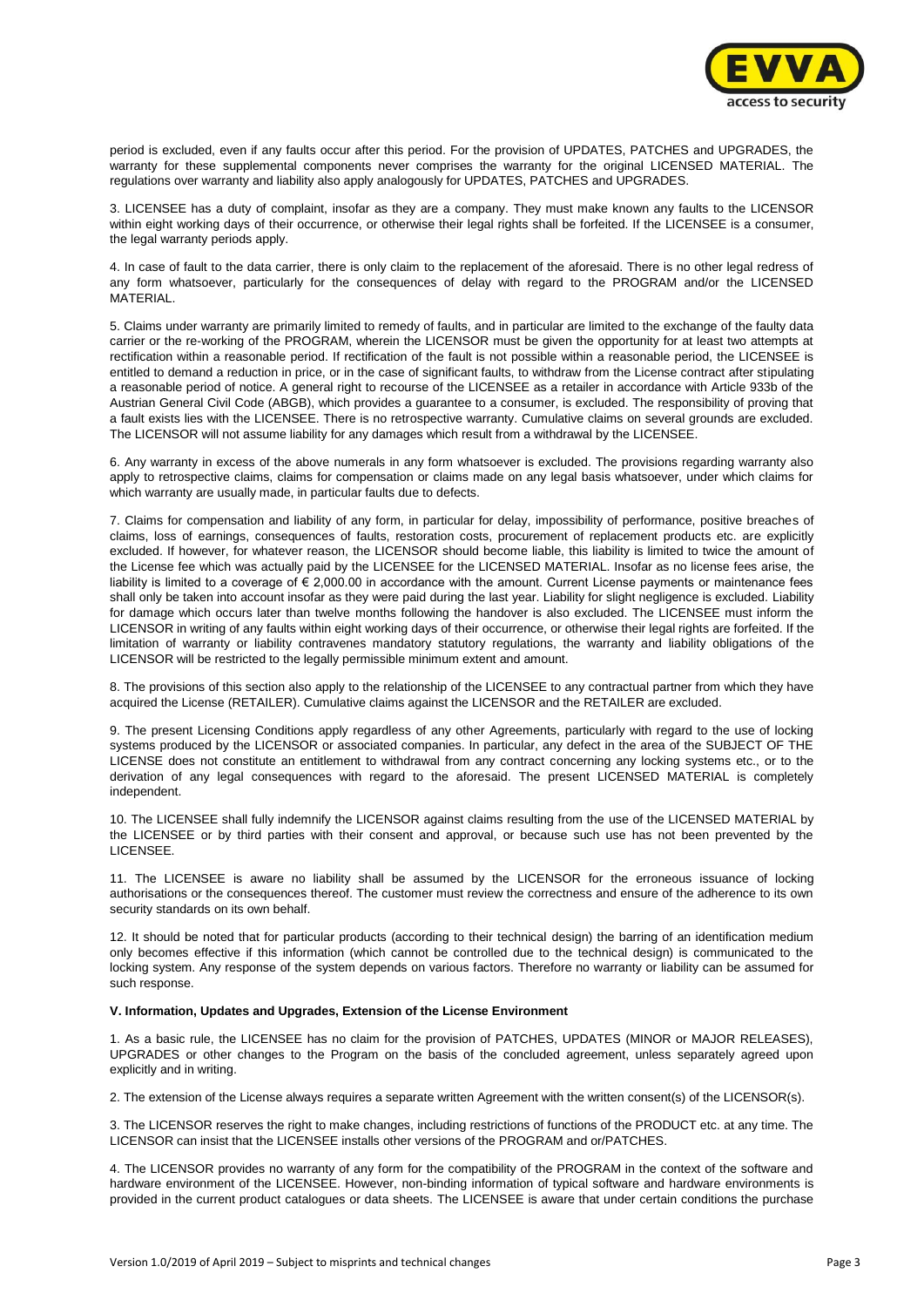

of UPDATES (particularly in the context of a new hardware environment) may be necessary, and that upward and downward compatibility in the context of any hardware and software environment cannot always be guaranteed.

5. Any possible support and training and/or maintenance, such as PATCHES, UPDATES or UPGRADES are not the subject of the license contract as a basic rule, with the exception of express written agreements.

6. The installation of the software, of PATCHES etc. is always carried out at the risk and expense of the LICENSEE.

#### **VI. Proprietary Rights**

1. The PRODUCT and the LICENSED MATERIAL are and remain the sole property of the LICENSOR. Also, any other rights of the LICENSOR, particularly copyright and other protective rights, are not affected by the license contract and/or conditions.

2. The LICENSEE does not become the owner of the PRODUCT or the LICENSED MATERIAL and does not acquire rights of any form, unless these are expressly granted in this contract.

#### **VII. Confidentiality and Data Protection**

1. The LICENSEE must take all necessary measures to ensure that the LICENSED MATERIAL is used according to the agreement, and prevent unauthorised access, copying, or any other misuse or breach of the Licensing Conditions. The LICENSEE is also obliged to maintain confidentiality with regard to the LICENSOR's business, business relationships, or other commercial matters, and their operating and business secrets. The LICENSEE also explicitly and irrevocably declares, in particular, that they will not perform any acts on the basis of the operating or business secrets to which they has access, for their own benefit or the benefit of others, or utilise these in any way. He will also not challenge the LICENSOR's rights to the PRODUCT, or contest these either in or out of court.

2. The LICENSEE explicitly commits to complete confidentiality regarding the more detailed modalities of this license contract, and the amount of the license fees. The only exceptions to this are disclosures which must be made to authorities, such as taxation authorities due to the mandatory legal obligations. Insofar as is legally necessary, or necessary under the Articles of Association or other regulations, disclosures may be made to the necessary extent to other bodies of the LICENSEE, particularly supervisory bodies. Any information to potential customers or competitors of the LICENSOR is excluded.

3. If it comes to the LICENSEE's knowledge, that there is any intervention in the LICENSOR's rights, particular property rights or copyrights, they must immediately take all necessary measures to defend against these and inform the LICENSOR of such intervention immediately. He shall hand over to the LICENSOR all information and evidence which is available to him regarding the intervention.

4. If the LICENSOR has grounds for suspicion that provisions of this Agreement are being breached, they are entitled to have the compliance with these provisions verified by a person bound to confidentiality, in the presence of a representative of the LICENSEE. If these suspicions are justified, the LICENSEE shall bear the costs of this verification.

5. The LICENSOR shall be entitled, within the scope of the purpose of the contract, to process the personal data entrusted to it or to have such data processed by third parties in compliance with data protection regulations. Information on data protection rights can be accessed at any time in the EVVA data protection declaration at [www.evva.com.](http://www.evva.com/)

#### **VIII. Term**

1. The License is granted for an indefinite period unless differing agreements are made.

2. The LICENSOR is entitled to terminate the License immediately on serious grounds if after notification of a relevant breach of this Agreement, or other important interests which are to be considered as an important reason, the LICENSEE does not rectify the irregularity within a reasonable period. In particular, important reasons are deemed to be:

- the unauthorised transfer of the PROGRAM to third parties;
- enabling or condoning the use of the said PROGRAM by third parties;
- the production of copies of the PROGRAM, insofar as these are not backup copies within the meaning of this agreement;
- production of copies of the documentation in breach of contract;
- tampering, disassembly, reconstruction etc. of the PRODUCT or parts of the same, e.g. the program logic etc. in contravention of Numeral II.8.;
- transfer of the License without the prior explicit written permission of the LICENSOR (Numeral II.9.);
- opening of bankruptcy, liquidation or restructuring proceedings or other similar proceedings against the assets of the LICENSEE, or the rejection of such applications due to lack of funds, or the insolvency or significant deterioration of the financial situation of the LICENSEE, due to which the initiation of such proceedings is imminent;
- breach of any maintenance contract or similar contractual relationship;
- breach of the obligation to confidentiality, etc.;
- unjustified refusal of verification or unjustified incomplete disclosure of the requested details, or unjustified denial of access to relevant rooms or data processing systems;
- breach of other obligations according to Numeral VI.;
- use of the PROGRAM in a non-compatible hardware or software environment;
- provision of access to unsuitable or inadequately trained employees, and/or employees who are not bound to confidentiality;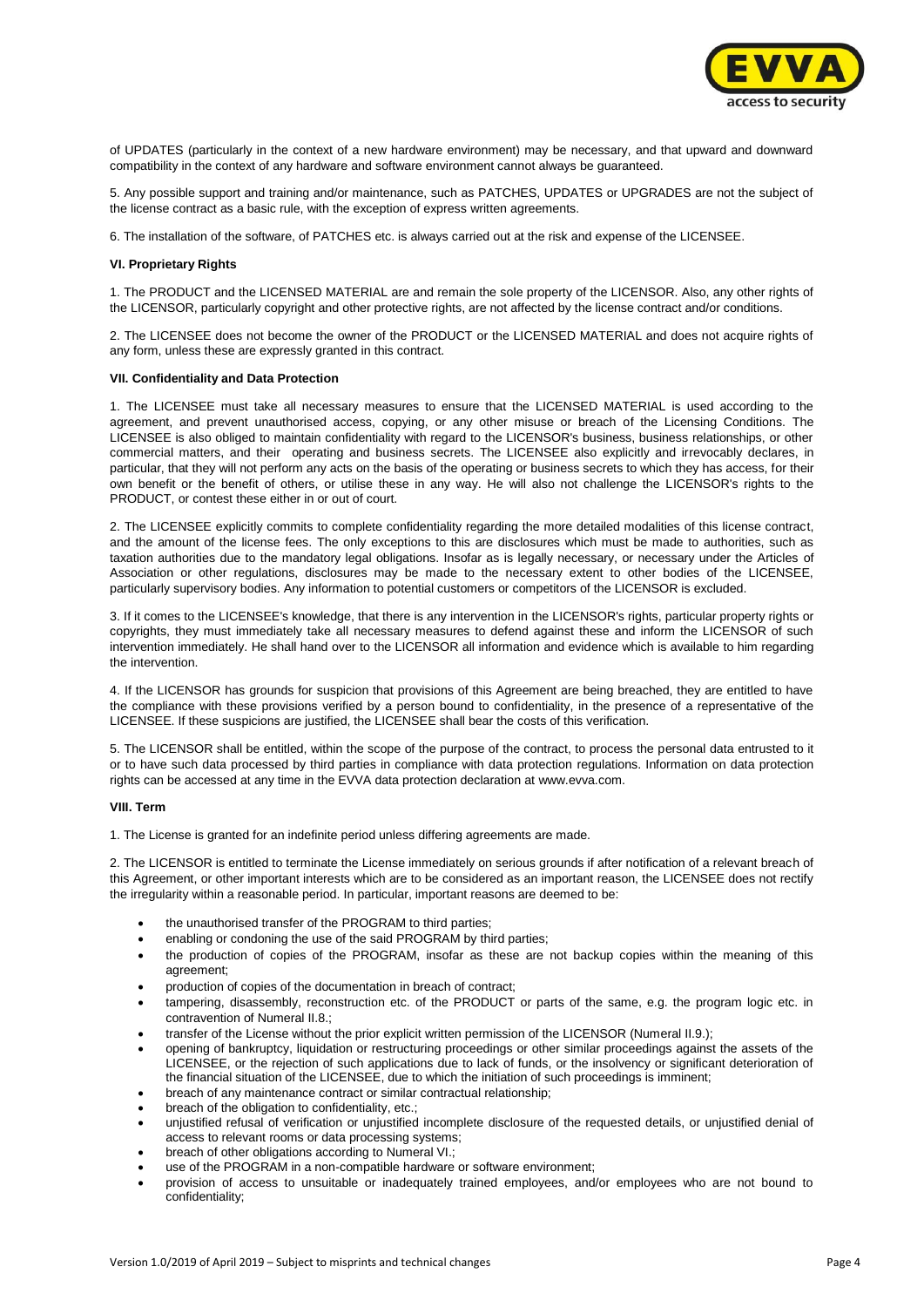

use of the PROGRAM with third party products, unless otherwise agreed.

3. In the case of a justified termination of this Agreement, the LICENSED MATERIAL shall be returned by the LICENSEE immediately. Any copies must be permanently destroyed. The LICENSOR must be given immediate confirmation of the complete return or destruction. The termination does not affect any claims of any legal nature whatsoever by the LICENSOR. On termination, there are no claims against the LICENSOR. Likewise, there are no claims against the LICENSOR in case of unjustified termination, insofar as they can claim that the grounds for termination were assumed in good faith. The LICENSOR is entitled to not make use of their right of termination without prejudice to their legal position.

4. The provisions of Numeral VI. also apply beyond the term of the License, as do the associated provisions regarding breach of contract (Numeral X.).

5. On termination of the License for any reason whatsoever, the provisions of Numeral VIII.3 apply accordingly.

#### **IX. License Fee**

1. The amount of the License fee was separately agreed, where necessary with a retailer, and is to be paid to the immediate contractual partner. Recurring (current) license fees are according to the particular current price list of the LICENSOR. The LICENSOR is free to constitute the aforesaid according to their commercial discretion. The License fees will be adjusted by at least the VPI 2010 (Retail Price Index 2015) independently of the publication of a price list (basis: month of purchase of the License). Fluctuations of the index of +/- 3% will not be taken into account.

#### **X. Breach of Contract**

1. If breaches of the license contract (including the General Licensing Conditions) occur within the sphere of influence of the LICENSEE, or if the LICENSEE exceeds the License granted, the LICENSEE explicitly and irrevocably commits to pay an irreducible contractual penalty which is independent of blame and the actual occurrence of damage, to the amount of EUR 10,000.00 (ten thousand Euro) per breach of contract.

2. The right to claim that higher damage has been incurred by the LICENSOR or third parties, as well as other rights of the aforesaid, in particular the right of termination of the contract remain unaffected by this.

#### **XI. General Provisions**

1. Austrian Law applies. Exceptions to this are any conflicting or reference standards, in particular UN Trading Law.

2. Subsidiary to this, the General Conditions of Business of the LICENSOR, which are available at http://www.evva.com/terms, apply.

3. Amendments or supplements to the Licensing Conditions must be made in writing. The same applies to a waiving of the Agreement to the written form.

4. The contracting parties waive the contesting or modification of this Agreement for any reason, e.g. due to errors or reduction in excess of one half.

5. The costs associated with the creation and implementation of this Agreement will be paid by both contracting parties alike. Any possible fees shall go to the encumbrance of the LICENSEE.

6. The application of General Conditions of Business, Purchasing Conditions or other general contractual templates of the LICENSEE is excluded unless there is explicit agreement to the contrary. Furthermore, these do not apply in addition.

7. If provisions of this contract are or become ineffective, invalid or unenforceable, the effect, validity or enforceability of the other provisions remains unaffected. In the event that one of these provisions is or becomes ineffective invalid or unenforceable, it is deemed that the contracting parties will agree to a provision which comes as close as possible to the commercial effect of the ineffective, invalid or unenforceable provision.

8. For all disputes arising from or in connection with these License Conditions, as well as creation or their effectiveness, in particular their effect and the Agreement on the court of jurisdiction, the contracting parties agree that the sole court of jurisdiction is the court responsible for commercial matters in the location of the registered office of the LICENSOR.

9. Correspondence is deemed to have been received at the latest 7 days after dispatch if it was sent to the last address, fax number or e-mail address provided in writing. For e-mail, the proof of receipt is to be provided by the sender. The timely posting or sending of a fax, or communication by e-mail is deemed to be in compliance with any time limits.

10. The LICENSEE grants their explicit consent that the LICENSOR may cite them as a reference customer to whoever they desire, and in any technical form, particularly in any advertising material.

11. The place of payment and fulfilment is the registered office of the LICENSOR.

12. If the customer is a consumer, any compulsory, more favourable regulations of the Austrian Consumer Protection Act remain unaffected by these EVVA General Licensing Conditions. The provision relating to this effect in the EVVA General Licensing Conditions is superseded where necessary, but remains valid in all other respects.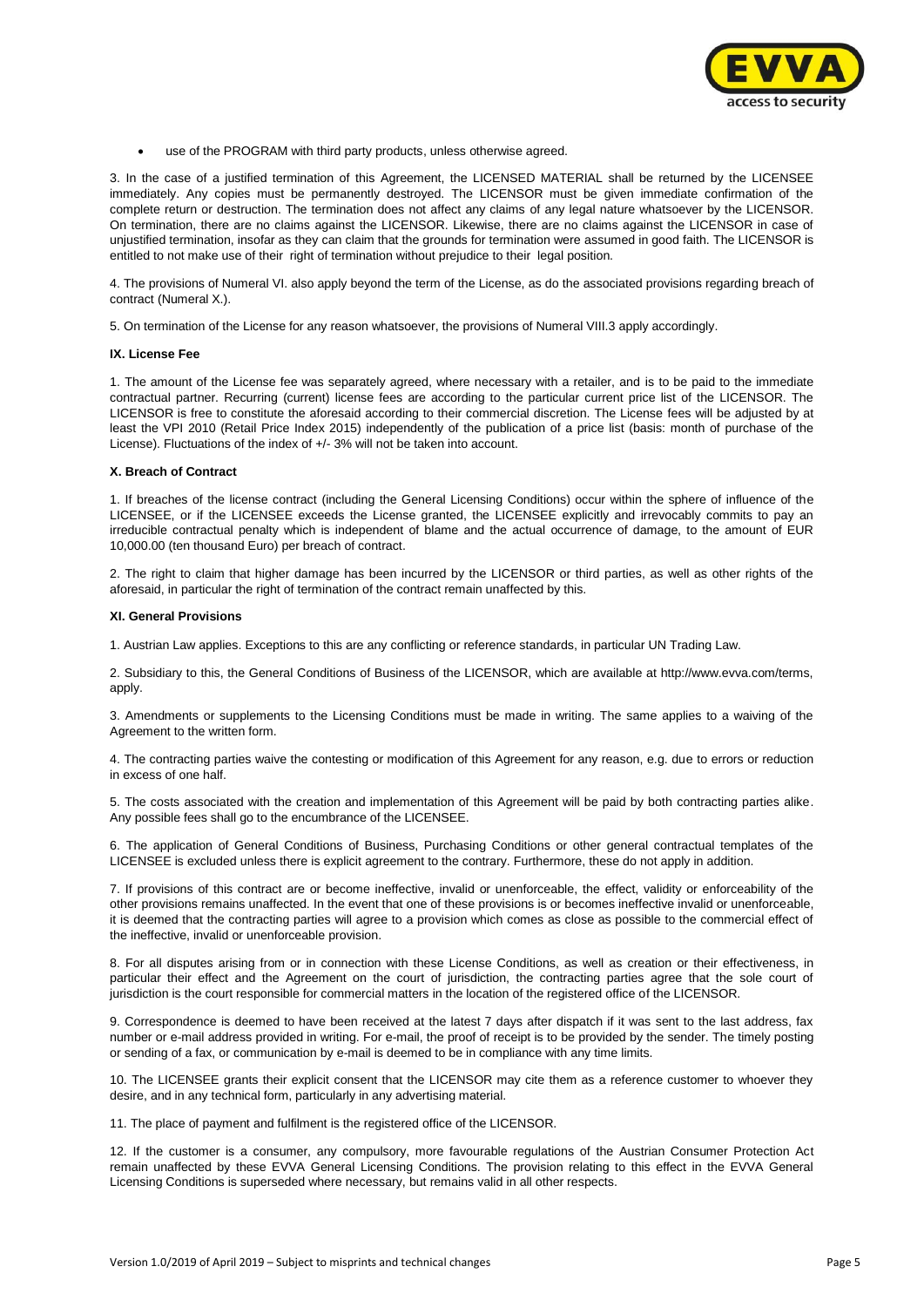

13. In case of doubt, all sums stated are in Euro, plus VAT in the respective legal amount.

# **XII. Special Provisions for Products**

## 1. **AirKey**

- 1.1. Description of the performance
- 1.1.1. A contract arises between EVVA as LICENSOR and the customer as the LICENSEE of the AirKey Product in regard to this Licensing Agreement. In addition, there is an order processing agreement in regard to the processing of personal data by EVVA on behalf of the customer.
- 1.1.2. By offering the fee-based INTERFACE "AirKey Cloud Interface", which allows use of the PROGRAM with third-party products, it is permitted within the scope of the specified INTERFACES - deviating from point II.10. of this Licensing Agreement – to use the PROGRAM with third-party products. In this case, the LICENSEE has the duty, together with the provider of a connected third-party product, to take all precautions to comply with data protection and data security regulations. It is expressly clarified that any third-party providers are only in contractual relationship with the LICENSEE and, in particular are not subcontractors of EVVA.
- 1.2. Language Instructions
- 1.2.1. The AirKey-Online-Administration-Platform including the App is available in the following languages: CZ, DE, EN, ES, FR, IT, NL, PL, PT, SK, SE
- 1.2.2. The respective product specific system-manuals are available in the following languages: CZ, DE, EN, FR, IT, NL, PL, SK, SE
- 1.3. Use of Open Source libraries source code escrow
- 1.3.1. The software for the AirKey system contains various libraries and routines ("plug-ins") which are addressed externally by the AirKey software. A list of "runtime externals" and a link to the original source code of the Open Source application which is used is provided below, insofar as the respective Open Source license requires this (particularly LGPLv2.1). A copy of the corresponding original licenses, including the information regard ownership can be found in the annex to this Licensing Agreement (see Annex./1).
- 1.3.2. In the event that the source code of the original Open Source program cannot be reached, for whatever possible reason, EVVA shall store the source code of the respective Program parts for at least 3 years after installation of said software and assures that it will be made available to anyone on request. This also applies in the event that EVVA has changed the original Open Source software. It is hereby expressly noted that all provisions of these EVVA General Licensing Conditions which differ from the provisions of the involved Open Source licenses only apply towards EVVA as LICENSOR and do not bind in the respective licensor of the original Open Source Program in any case whatsoever.

#### 1.3.3. **Android App**

| Name                    | Link                                               | Lizenz/ Link zum Source Code                            |
|-------------------------|----------------------------------------------------|---------------------------------------------------------|
| Android                 | http://developer.android.com/                      | Apache License v2.0                                     |
| <b>Protocol Buffers</b> | https://developers.google.com/protocol-buffers/    | Apache License v2.0                                     |
| Google Cloud Messaging  | http://developer.android.com/google/gcm/index.html | Apache License v2.0                                     |
| ORMLite                 | http://ormlite.com/                                | Creative Commons Attribution-Share Alike 3.0<br>License |
| CircleIndicator         | https://github.com/ongakuer/CircleIndicator        | Apache License v2.0                                     |
| SQLite                  | http://www.sqlite.org/                             | Public Domain                                           |
| Date4J                  | http://www.date4j.net/                             | <b>BSD License</b>                                      |
| 1.3.4.<br>iOS App       |                                                    |                                                         |
| Name                    | Link                                               | Licence                                                 |
| CocoaAsyncSocket        | https://github.com/robbiehanson/CocoaAsyncSocket   | Public Domain                                           |
| Down                    | https://github.com/iwasrobbed/Down                 | MIT                                                     |
| KeychainSwift           | https://github.com/marketplacer/keychain-swift     | MIT                                                     |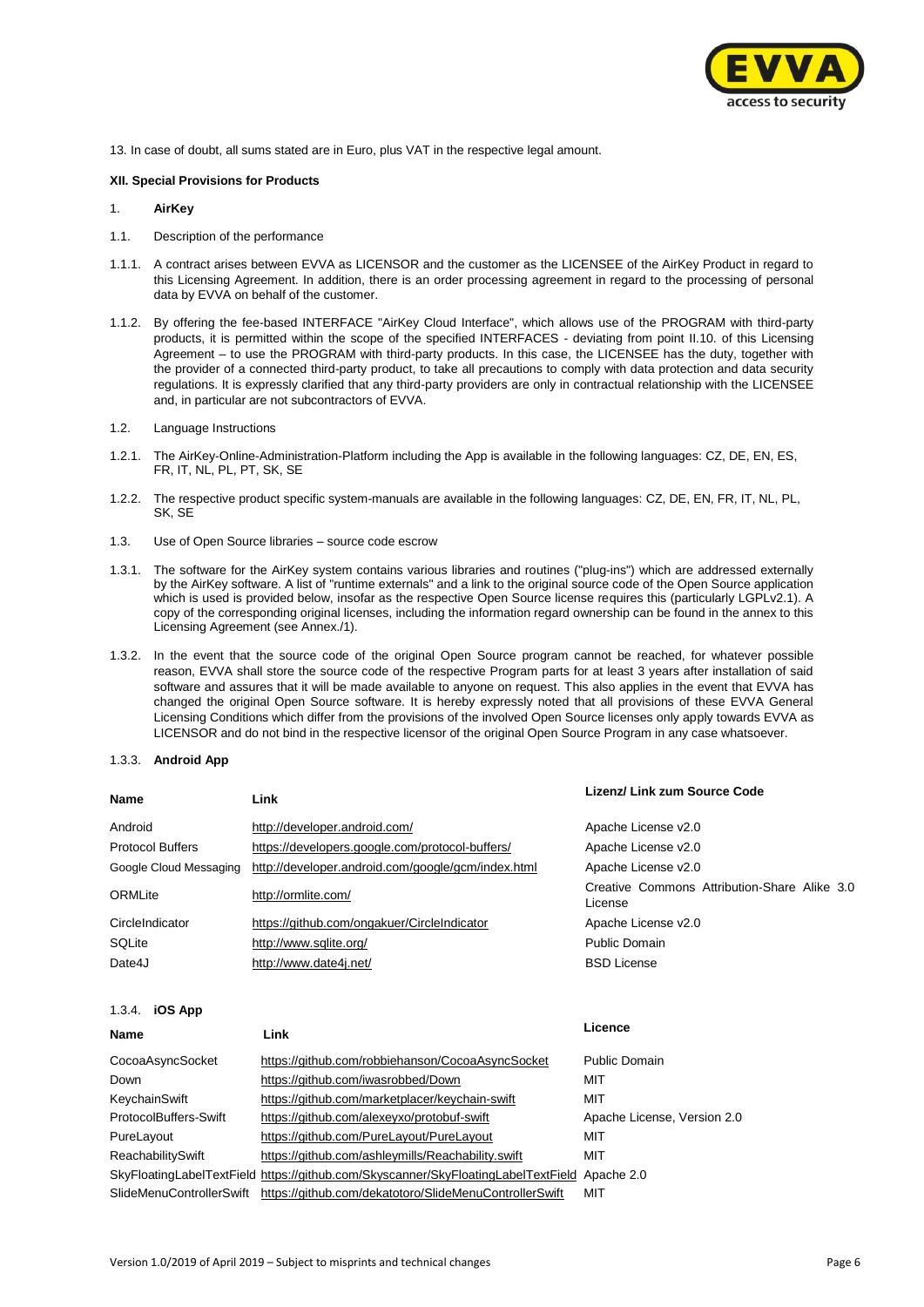

| SwiftDate         | https://github.com/malcommac/SwiftDate                                           | MIT |
|-------------------|----------------------------------------------------------------------------------|-----|
|                   | LocationRequestManager https://github.com/juancruzmdg/LocationRequestManager MIT |     |
| LBHamburgerButton | https://github.com/WiFiChua/HamburgerButton                                      | MIT |

#### 2. **Xesar**

- 2.1. Description of the performance
- 2.1.1. A contract arises between EVVA as LICENSOR and the customer as the LICENSEE of the Xesar Product in regard to this Licensing Agreement. Processing of personal data by EVVA as service provider (in the version prior to Xesar 3.0) only takes place in exceptional cases in the course of collecting information about technical faults or, if need be, in connection with software updates and only to the extent that is necessary for fault rectification work on a database that contains personal data.
- 2.1.2. In Version 2.2. or later, the Xesar Product offers INTERFACES that enable use of the PROGRAM with third-party products. Therefore, deviating from Section II.10. of this Licensing Agreement, use of the PROGRAM with third-party products is permissible in the scope of the specified INTERFACES. In this case, it is the duty of the LICENSEE in collaboration with the provider of the connected third-party product to take all necessary precautions in order to fulfil the requirements for data privacy and data protection. Any third-party providers have a contractual relationship exclusively with the LICENSEE and are not subcontractors of EVVA.
- 2.2. Language Instructions
- 2.2.1. The Xesar-Software including the App is available in the following languages: CZ, DE, EN, ES, FR, IT, NL, PL, PT, SK. The Xesar software 3.0 additionally in SE.
- 2.2.2. The respective product specific system-manuals are available in the following languages: CZ, DE, EN, FR, IT, NL, PL, SK. The Xesar software 3.0 additionally in SE.
- 2.3. Use of Open Source libraries source code escrow
- 2.3.1. The software for the Xesar system contains various libraries and routines ("plug-ins") which are addressed externally by the Xesar software. A list of "runtime externals" and a link to the original source code of the Open Source application which is used is provided below, insofar as the respective Open Source license requires this (particularly LGPLv2.1). A copy of the corresponding original licenses, including the information regard ownership can be found in the annex to this Licensing Agreement (see Annex./1).
- 2.3.1. In the event that the source code of the original Open Source program cannot be reached, for whatever possible reason, EVVA shall store the source code of the respective program parts for at least 3 years after installation of said software and assures that it will be made available to anyone on request. This also applies in the event that EVVA has changed the original Open Source software. It is hereby expressly noted that all provisions of these EVVA General Licensing Conditions which differ from the provisions of the involved Open Source licenses only apply towards EVVA as LICENSOR and do not bind in the respective licensor of the original Open Source Program in any case whatsoever.

#### 2.3.3. **Used by Xesar 2.2:**

| Name                                              | Link                                                                                                                                | Licence                                                                    |
|---------------------------------------------------|-------------------------------------------------------------------------------------------------------------------------------------|----------------------------------------------------------------------------|
| Android<br>Android-apk-<br>parser<br><b>ANTLR</b> | http://developer.android.com<br>https://github.com/joakime/android-apk-parser<br>https://github.com/antlr/antlr4 & http://antlr.org | Apache Licence v2.0<br>Apache License v2.0<br><b>BSD Style License</b>     |
| <b>ANTLR ST4</b>                                  | http://antlr.org/                                                                                                                   | The BSD License                                                            |
| Aop Alliance                                      | http://aopalliance.sourceforge.net/                                                                                                 | LICENCE: all the source code provided by AOP Alliance is<br>Public Domain. |
| Apache<br>Commons                                 | http://commons.apache.org/                                                                                                          | Apache License v2.0                                                        |
| Apache<br><b>HttpCompone</b><br>nts               | http://hc.apache.org/                                                                                                               | Apache License v2.0                                                        |
| Apache<br>Jakarta<br>Tomcat                       | http://tomcat.apache.org                                                                                                            | Apache License v2.0                                                        |
| ASM                                               | http://asm.ow2.org/                                                                                                                 | http://asm.ow2.org/license.html                                            |
| BeanShell<br><b>Boost</b>                         | http://beanshell.org/<br>http://boost.org                                                                                           | Sun Public License v1.0 or LGPL<br>Boost Software License V1.0             |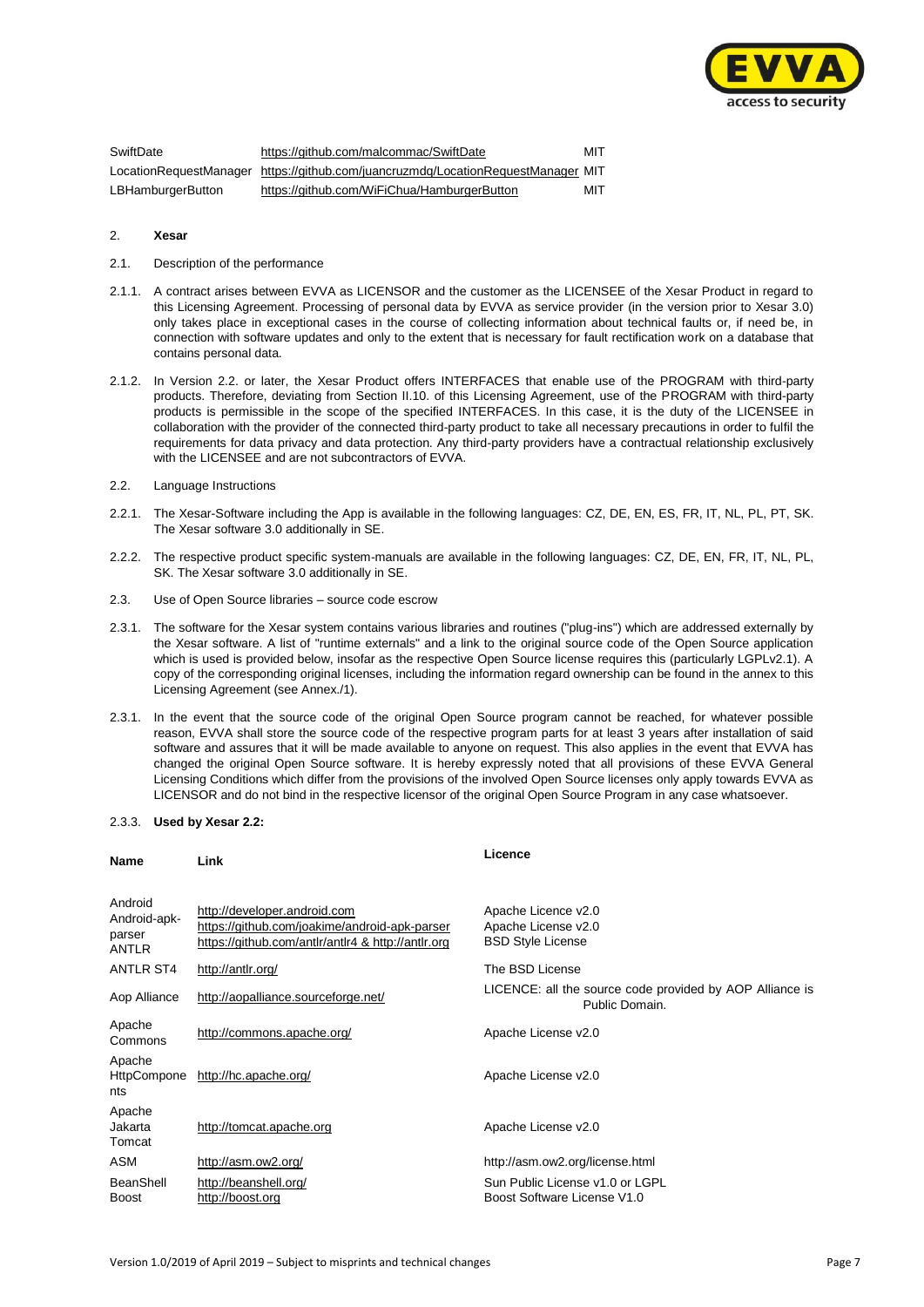

|                                                                                                      | Bouncy Castle http://www.bouncycastle.org/java.html                                         | <b>MIT License</b>                                                                                                                                                                                                                                                                                                                                                                           |
|------------------------------------------------------------------------------------------------------|---------------------------------------------------------------------------------------------|----------------------------------------------------------------------------------------------------------------------------------------------------------------------------------------------------------------------------------------------------------------------------------------------------------------------------------------------------------------------------------------------|
| Cglib                                                                                                | http://cglib.sourceforge.net/                                                               | Apache License v2.0                                                                                                                                                                                                                                                                                                                                                                          |
| date4J                                                                                               | http://www.date4J.net/                                                                      | <b>BSD License</b>                                                                                                                                                                                                                                                                                                                                                                           |
| DOM4J                                                                                                | http://dom4j.sourceforge.net                                                                | <b>BSD Style License</b>                                                                                                                                                                                                                                                                                                                                                                     |
| FreeMarker                                                                                           | http://freemarker.org/                                                                      | <b>BSD Style License</b>                                                                                                                                                                                                                                                                                                                                                                     |
| Messaging                                                                                            | Google Cloud http://developer.android.com/google/gcm/index.ht<br>ml                         | Apache License v2.0                                                                                                                                                                                                                                                                                                                                                                          |
| Google Guice                                                                                         | http://code.google.com/p/google-guice                                                       | Apache License v2.0                                                                                                                                                                                                                                                                                                                                                                          |
| Guava                                                                                                | http://code.google.com/p/guava-libraries/                                                   | Apache License v2.0                                                                                                                                                                                                                                                                                                                                                                          |
|                                                                                                      |                                                                                             | modified version of the MPL 1.1 (Mozilla Public License) or                                                                                                                                                                                                                                                                                                                                  |
| H2 Database<br>Engine                                                                                | http://www.h2database.com                                                                   | under the (unmodified) EPL 1.0 (Eclipse<br>Public License)                                                                                                                                                                                                                                                                                                                                   |
| Hibernate                                                                                            | http://www.hibernate.org                                                                    | LGPL v2.1                                                                                                                                                                                                                                                                                                                                                                                    |
| Jackson                                                                                              | https://github.com/FasterXML/jackson                                                        | Apache License v2.0 or LGPL v2.1                                                                                                                                                                                                                                                                                                                                                             |
| Java Platform,<br>Enterprise<br>Edition                                                              | http://www.oracle.com/technetwork/java/javaee/                                              | Oracle Binary Code License Agreement for Java EE<br>Technologies                                                                                                                                                                                                                                                                                                                             |
| <b>SE</b><br>Java<br>Runtime<br>Environment                                                          | http://www.java.com                                                                         | Oracle Binary Code License Agreement for Java SE and<br>JavaFX Technologies                                                                                                                                                                                                                                                                                                                  |
| Javassist                                                                                            | https://github.com/jboss-javassist/javassist                                                | MPL 1.1 oder LGPL v2.1                                                                                                                                                                                                                                                                                                                                                                       |
| Java<br>Cryptography<br>Extension<br>(JCE)<br>Unlimited<br>Strength<br>urisdiction<br>Policy Files 6 | http://www.oracle.com/technetwork/java/javase/do<br>wnloads/jce-6-download-429243.html      | Use of the Commercial Features for any commercial or<br>production purpose requires a separate<br>license<br>from<br>Oracle.<br>"Commercial<br>Features" means those features identified<br>Table 1-1 (Commercial Features In Java<br>SE Product Editions) of the Java SE<br>documentation<br>accessible<br>at<br>http://www.oracle.com/technetwork/java/j<br>avase/documentation/index.html |
|                                                                                                      |                                                                                             |                                                                                                                                                                                                                                                                                                                                                                                              |
| javax.validatio<br>n                                                                                 | http://beanvalidation.org/                                                                  | Apache License 2.0 (für die API)                                                                                                                                                                                                                                                                                                                                                             |
| javax.inject                                                                                         | http://code.google.com/p/atinject/                                                          | Apache License v2.0                                                                                                                                                                                                                                                                                                                                                                          |
| JAX-WS-<br>commons                                                                                   | http://jax-ws-commons.java.net/                                                             | CDDL v1.1 oder GPL v2 (siehe Metro)                                                                                                                                                                                                                                                                                                                                                          |
| JMPT<br>Joda-time                                                                                    | http://code.google.com/p/jmpt/<br>http://joda-time.sourceforge.net/                         | LGPL V3; Quellcode verändert und hinterlegt<br>Apache License v2.0                                                                                                                                                                                                                                                                                                                           |
| Json.org                                                                                             | http://www.json.org                                                                         | The JSON License                                                                                                                                                                                                                                                                                                                                                                             |
| JTidy                                                                                                | http://jtidy.sourceforge.net                                                                | http://sourceforge.net/p/jtidy/code/1261/tree/trunk/jtidy/LICE<br>NSE.txt                                                                                                                                                                                                                                                                                                                    |
|                                                                                                      | http://www.oracle.com/technetwork/java/javaee/jta/i                                         |                                                                                                                                                                                                                                                                                                                                                                                              |
| JTA                                                                                                  | ndex.html                                                                                   | http://download.oracle.com/otndocs/jcp/jta-1.1-classes-oth-<br>JSpec/jta-1.1-classes-oth-JSpec-<br>license.html                                                                                                                                                                                                                                                                              |
|                                                                                                      |                                                                                             | Apache License v2.0                                                                                                                                                                                                                                                                                                                                                                          |
| Liquibase                                                                                            | http://www.liquibase.org/                                                                   | <b>MIT License</b>                                                                                                                                                                                                                                                                                                                                                                           |
| Liquibase-slf4j                                                                                      | https://github.com/mattbertolini/liquibase-slf4j                                            | EPL/LGPL dual-license                                                                                                                                                                                                                                                                                                                                                                        |
| Logback<br>Metro                                                                                     | http://logback.gos.ch                                                                       | CDDL v1.1 oder GPL v2                                                                                                                                                                                                                                                                                                                                                                        |
| Microsoft<br><b>Distributables</b><br>"vcredist_x64.<br>exe"                                         | http://jax-ws.java.net<br>http://www.microsoft.com/en-<br>us/download/details.aspx?id=30679 | License Extensions for Visual Studio 2012 and Visual<br>Studio 2012 SDKcrosoft                                                                                                                                                                                                                                                                                                               |
| Netty<br><b>NSIS</b>                                                                                 | http://netty.io/<br>http://nsis.sourceforge.net/                                            | Apache License v2.0<br>Applicable licenses, zlib/libpng, CPL v1.0                                                                                                                                                                                                                                                                                                                            |
| ORMLite<br>Protocol<br><b>Buffers</b><br>slf4j                                                       | http://ormlite.com<br>https://developers.google.com/protocol-buffers/<br>http://slf4j.org/  | Creative Commons Attribution-Share Alike 3.0 License<br>Apache License v2.0<br><b>MIT License</b>                                                                                                                                                                                                                                                                                            |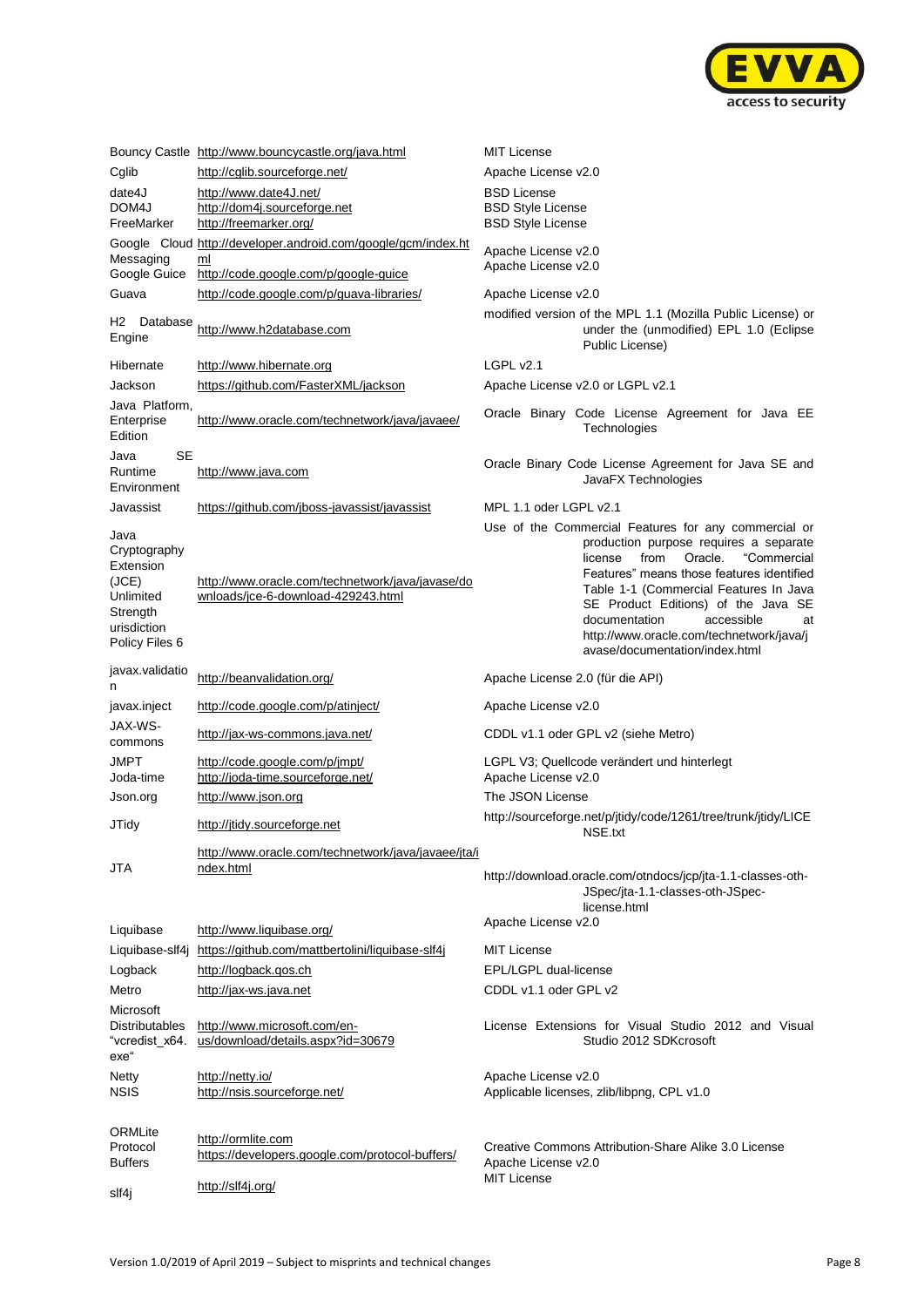

| sli4i<br>SnakeYAML  | http://99soft.github.io/sli4j/<br>https://code.google.com/p/snakeyaml/                                   | Apache License v2.0<br>Apache License v2.0              |
|---------------------|----------------------------------------------------------------------------------------------------------|---------------------------------------------------------|
| SQLite<br>Vaadin    | Spongy Castle https://github.com/rtyley/spongycastle<br>http://www.sqlite.org/<br>http://vaadin.com/home | MIT X11 License<br>Public Domain<br>Apache License v2.0 |
| Vaadin<br>Refresher | http://vaadin.com/directory/-<br>/directory/addon/refresher                                              | Apache License v2.0                                     |
| xml-commons         | http://xerces.apache.org/xml-commons/                                                                    | Apache License v2.0                                     |
| <b>XULRunner</b>    | https://developer.mozilla.org/en/docs/XULRunner                                                          | <b>MPL 2.0</b>                                          |

# 2.3.4. **Used by Xesar 3.0:**

| Name                                         | Link                                                                                                               | Lizenz                      |
|----------------------------------------------|--------------------------------------------------------------------------------------------------------------------|-----------------------------|
| ajv                                          | https://github.com/epoberezkin/ajv                                                                                 | <b>MIT</b>                  |
| amdefine                                     | https://github.com/jrburke/amdefine                                                                                | MIT                         |
| Android AppCompat Library v7                 | http://source.android.com                                                                                          | Apache Software License 2.0 |
| Android Arch-Common                          | http://source.android.com                                                                                          | Apache Software License 2.0 |
| Android Arch-Runtime                         | http://source.android.com                                                                                          | Apache Software License 2.0 |
| Android DB                                   | http://source.android.com                                                                                          | Apache Software License 2.0 |
| Android DB-Impl                              | http://source.android.com                                                                                          | Apache Software License 2.0 |
| Android Design Support Library               | http://source.android.com                                                                                          | Apache Software License 2.0 |
| Android Lifecycle Runtime                    | http://source.android.com                                                                                          | Apache Software License 2.0 |
| Android Lifecycle-Common                     | http://source.android.com                                                                                          | Apache Software License 2.0 |
| Android Multi-Dex Library                    | http://source.android.com                                                                                          | Apache Software License 2.0 |
| Android Room-Common                          | http://source.android.com                                                                                          | Apache Software License 2.0 |
| Android Room-Runtime                         | http://source.android.com                                                                                          | Apache Software License 2.0 |
| Android Support<br>AnimatedVectorDrawable    | http://source.android.com                                                                                          | Apache Software License 2.0 |
| Android Support Library<br>Annotations       | http://source.android.com                                                                                          | Apache Software License 2.0 |
| Android Support Library compat               | http://source.android.com                                                                                          | Apache Software License 2.0 |
| Android Support Library core UI              | http://source.android.com                                                                                          | Apache Software License 2.0 |
| Android Support Library core utils           | http://source.android.com                                                                                          | Apache Software License 2.0 |
| Android Support Library fragment             | http://source.android.com                                                                                          | Apache Software License 2.0 |
| Android Support Library media<br>compat      | http://source.android.com                                                                                          | Apache Software License 2.0 |
| Android Support Library v4                   | http://source.android.com                                                                                          | Apache Software License 2.0 |
| Android Support RecyclerView v7              | http://source.android.com                                                                                          | Apache Software License 2.0 |
| Android Support VectorDrawable               | http://source.android.com                                                                                          | Apache Software License 2.0 |
| <b>Android Transition Support</b><br>Library | http://source.android.com                                                                                          | Apache Software License 2.0 |
| animal-sniffer-annotations                   | https://github.com/mojohaus/animal-<br>sniffer/animal-sniffer-annotations<br>https://github.com/stephenc/findbugs- | Apache Software License 2.0 |
| annotations                                  | annotations                                                                                                        | LGPL                        |
| ansi-regex                                   | https://github.com/chalk/ansi-regex                                                                                | MIT                         |
| ansi-styles                                  | https://github.com/chalk/ansi-styles                                                                               | <b>MIT</b>                  |
| ANTLR StringTemplate 4.0.2                   | http://fisheye2.cenqua.com/browse/stringte<br>mplate                                                               | <b>BSD</b>                  |
| antlr-runtime                                | https://github.com/antlr/antlr4                                                                                    | <b>BSD Style License</b>    |
| aopalliance                                  | http://aopalliance.sourceforge.net                                                                                 | <b>Public Domain</b>        |
| apk-parser                                   | https://github.com/xiaxiaocao/apk-parser                                                                           | <b>BSD 2-Clause License</b> |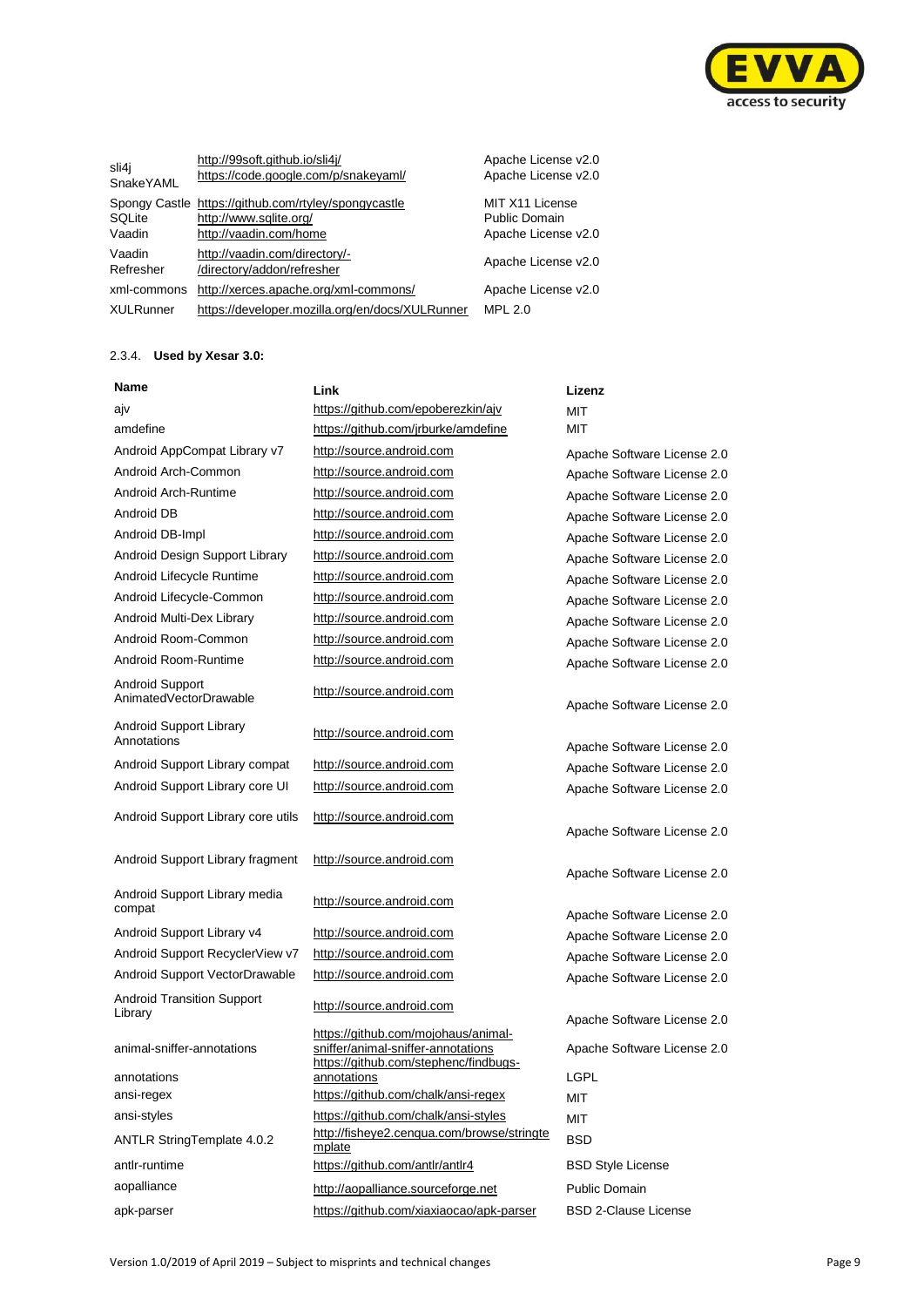

| args                                   | https://github.com/leo/args                                            | <b>MIT</b>                      |
|----------------------------------------|------------------------------------------------------------------------|---------------------------------|
| args4j                                 | https://github.com/kohsuke/args4j                                      | MIT                             |
| asap                                   | https://github.com/kriskowal/asap                                      | <b>MIT</b>                      |
| asm                                    | http://asm.ow2.org/                                                    | http://asm.ow2.org/license.html |
| asn1                                   | https://github.com/mcavage/node-asn1                                   | <b>MIT</b>                      |
| assert-plus                            | https://github.com/mcavage/node-assert-                                |                                 |
|                                        | plus                                                                   | MIT                             |
| ast-types                              | https://github.com/benjamn/ast-types                                   | MIT                             |
| asynckit                               | https://github.com/alexindigo/asynckit                                 | MIT                             |
| attr-accept                            | https://github.com/okonet/attr-accept                                  | MIT                             |
| aws4                                   | https://github.com/mhart/aws4                                          | MIT                             |
| aws-sign                               | https://github.com/mikeal/aws-sign                                     | Apache Software License 2.0     |
| axios                                  | https://github.com/axios/axios                                         | MIT                             |
| axon-core                              | http://www.axonframework.org/                                          | Apache Software License 2.0     |
| axon-spring                            | http://www.axonframework.org/                                          | Apache Software License 2.0     |
|                                        | https://github.com/AxonFramework/AxonFr                                |                                 |
| axon-spring-boot-<br>autoconfiguration | amework/tree/master/spring-boot-<br>autoconfigure                      | Apache Software License 2.0     |
|                                        | https://github.com/binkley/axon-spring-boot-                           |                                 |
| axon-spring-boot-starter               | starter<br>https://github.com/babel/babel/tree/master/                 | <b>Puplic Domain</b>            |
| babel-code-frame                       | packages/babel-code-frame                                              | <b>MIT</b>                      |
| babel-messages                         | https://github.com/babel/babel/tree/master/                            |                                 |
|                                        | packages/babel-messages<br>https://github.com/babel/babel/tree/master/ | MIT                             |
| babel-polyfill                         | packages/babel-polyfill                                                | <b>MIT</b>                      |
| babel-runtime                          | https://github.com/babel/babel/tree/master/                            | MIT                             |
|                                        | packages/babel-runtime<br>https://github.com/babel/babel/tree/master/  |                                 |
| babel-template                         | packages/babel-template                                                | <b>MIT</b>                      |
| babel-traverse                         | https://github.com/babel/babel/tree/master/<br>packages/babel-traverse | MIT                             |
| babel-types                            | https://github.com/babel/babel/tree/master/                            |                                 |
|                                        | packages/babel-types                                                   | <b>MIT</b>                      |
| babylon                                | https://github.com/babel/babylon                                       | <b>MIT</b>                      |
| bcpkix-jdk15on                         | http://www.bouncycastle.org/java.html                                  | Bouncy Castle Licence           |
| bcprov-ext-jdk15on                     | http://www.bouncycastle.org/java.html                                  | <b>Bouncy Castle Licence</b>    |
| bcprov-jdk15on                         | http://www.bouncycastle.org/java.html                                  | <b>Bouncy Castle Licence</b>    |
| bcrypt-pbkdf                           | https://www.npmjs.com/package/bcrypt-<br>pbkdf                         | BSD-3-Clause                    |
| big.js                                 | https://github.com/MikeMcl/big.js                                      | MIT                             |
| boom                                   | https://github.com/hapijs/boom                                         | <b>BSD-3-Clause</b>             |
| bootstrap                              | https://github.com/twbs/bootstrap                                      | МIТ                             |
| Butterknife                            | https://github.com/JakeWharton/butterknife                             | Apache Software License 2.0     |
| <b>Butterknife Annotations</b>         | https://github.com/JakeWharton/butterknife                             | Apache Software License 2.0     |
| c3p0                                   | https://github.com/swaldman/c3p0                                       | <b>LGPL</b>                     |
| cache-api                              | https://github.com/jsr107/jsr107spec                                   | Apache Software License 2.0     |
| caffeine                               | https://github.com/ben-manes/caffeine                                  | Apache Software License 2.0     |
| camelcase                              | https://github.com/sindresorhus/camelcase                              | MIT                             |
| camel-case                             | https://github.com/blakeembrey/camel-case                              | MIT                             |
| caseless                               | https://github.com/mikeal/caseless                                     | Apache Software License 2.0     |
| cglib                                  | http://sourceforge.net/projects/cglib/                                 | Apache Software License 2.0     |
| chalk                                  | https://github.com/chalk/chalk                                         |                                 |
|                                        |                                                                        | MIT                             |
| checker-compat-qual                    | http://checkerframework.org/                                           | MIT                             |
| checker-qual                           | https://checkerframework.org/<br>http://github.com/cowtowncoder/java-  | MIT                             |
| classmate                              | classmate                                                              | Apache Software License 2.0     |
| classnames                             | https://github.com/JedWatson/classnames                                | MIT                             |
| classset                               | https://github.com/awnist/classSet                                     | MIT                             |
|                                        |                                                                        |                                 |

| MIT<br>МIТ<br>МIТ<br>http://asm.ow2.org/license.html<br>міт<br>міт<br>міт<br>MIT<br>MIT                                    |
|----------------------------------------------------------------------------------------------------------------------------|
| міт<br>Apache Software License 2.0<br>міт                                                                                  |
| Apache Software License 2.0<br>Apache Software License 2.0                                                                 |
| Apache Software License 2.0                                                                                                |
| <b>Puplic Domain</b>                                                                                                       |
| MIT                                                                                                                        |
| MIT                                                                                                                        |
| MIT                                                                                                                        |
| МIТ                                                                                                                        |
| міт                                                                                                                        |
| міт                                                                                                                        |
| МIТ<br>міт<br><b>Bouncy Castle Licence</b><br><b>Bouncy Castle Licence</b><br><b>Bouncy Castle Licence</b><br>BSD-3-Clause |
| MIT<br>BSD-3-Clause                                                                                                        |
| MIT<br>Apache Software License 2.0<br>Apache Software License 2.0<br>LGPL<br>Apache Software License 2.0                   |
| Apache Software License 2.0<br>MIT<br>MIT                                                                                  |
| Apache Software License 2.0<br>Apache Software License 2.0<br>МIТ<br>МIТ<br>МIТ                                            |
| Apache Software License 2.0<br>MIT<br>MIT                                                                                  |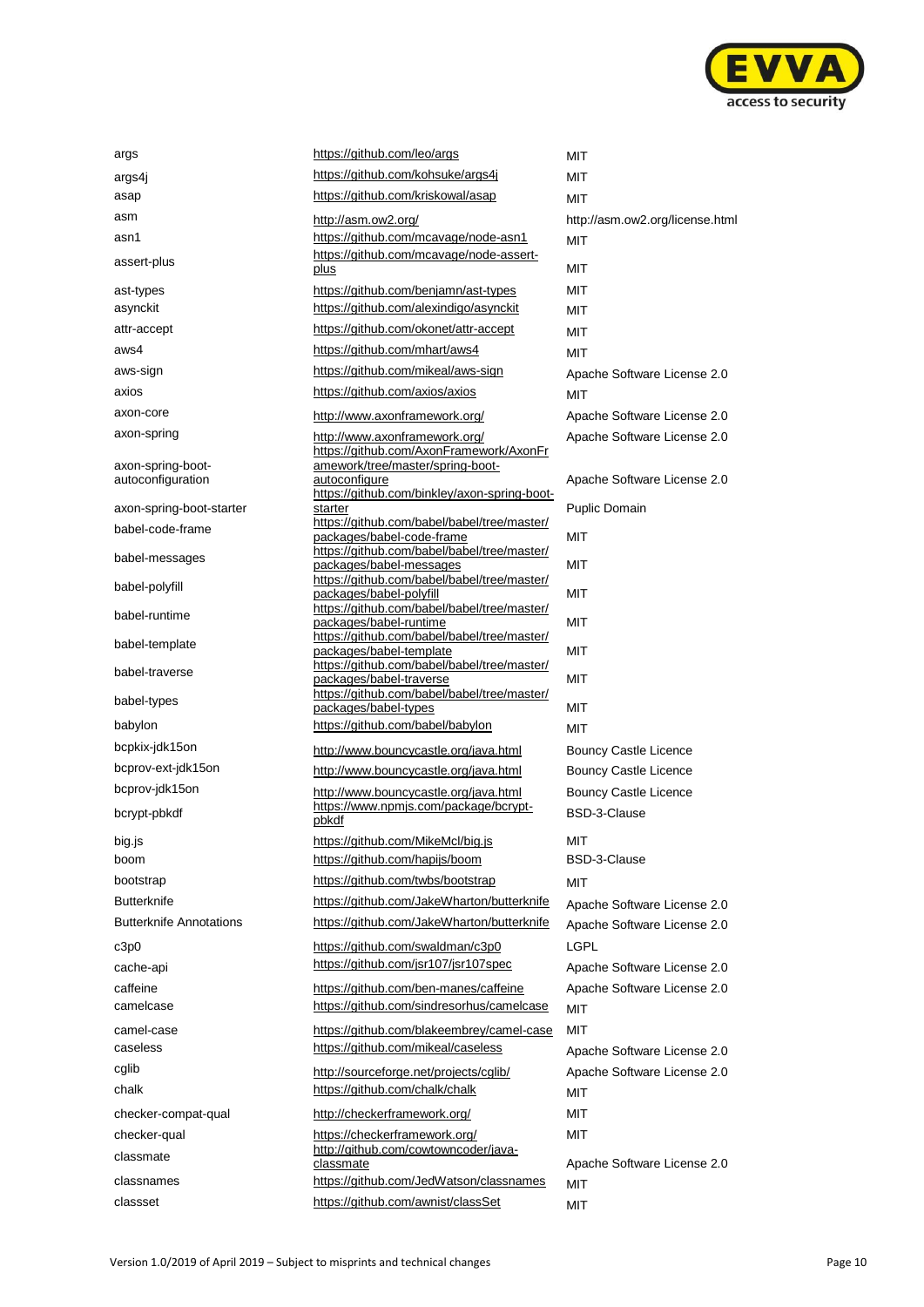

|                                           | https://github.com/jakubpawlowicz/clean-                                                                          |                                     |
|-------------------------------------------|-------------------------------------------------------------------------------------------------------------------|-------------------------------------|
| clean-css                                 | <b>CSS</b>                                                                                                        | MIT                                 |
| CO                                        | https://github.com/tj/co                                                                                          | <b>MIT</b>                          |
| color                                     | https://github.com/gix-/color                                                                                     | <b>MIT</b>                          |
| color-convert                             | https://github.com/gix-/color-convert                                                                             | <b>MIT</b>                          |
| color-name                                | https://github.com/dfcreative/color-name                                                                          | <b>MIT</b>                          |
| color-string                              | https://github.com/gix-/color-string                                                                              | <b>MIT</b>                          |
| Com.android.support.constraint            | http://source.android.com                                                                                         | Apache Software License 2.0         |
| Com.android.support.constraint.s<br>olver | http://source.android.com                                                                                         | Apache Software License 2.0         |
| combined-stream                           | https://github.com/felixge/node-combined-<br>stream                                                               | MIT                                 |
| commander                                 | https://github.com/tj/commander.js<br>https://git-wip-                                                            | <b>MIT</b>                          |
| commons-cli                               | us.apache.org/repos/asf?p=commons-cli.git                                                                         | Apache Software License 2.0         |
| commons-codec                             | http://commons.apache.org/proper/common<br>s-codec<br>http://commons.apache.org/proper/common                     | Apache Software License 2.0         |
| commons-collections4                      | s-collections/                                                                                                    | Apache Software License 2.0         |
| commons-compress                          | http://commons.apache.org/proper/common                                                                           | Apache Software License 2.0         |
| commons-csy                               | s-compress/<br>http://commons.apache.org/proper/common<br>s-csv/                                                  | Apache Software License 2.0         |
| commons-io                                | http://commons.apache.org/proper/common                                                                           |                                     |
| commons-lang3                             | s-io<br>http://commons.apache.org/proper/common                                                                   | Apache Software License 2.0         |
| commons-logging                           | s-lang/<br>http://commons.apache.org/proper/common                                                                | Apache Software License 2.0         |
|                                           | s-logging                                                                                                         | Apache Software License 2.0         |
| compiler                                  | http://github.com/spullara/mustache.java<br>http://code.google.com/p/concurrentlinkedh                            | Apache Software License 2.0         |
| concurrentlinkedhashmap-lru               | ashmap                                                                                                            | Apache Software License 2.0         |
| consul-template<br>control.async          | https://github.com/hashicorp/consul-<br>template/blob/master/LICENSE<br>https://github.com/folktale/control.async | Mozilla Public License 2.0<br>MIT   |
|                                           | https://github.com/folktale/control.async                                                                         | MIT                                 |
| control.async<br>controlsfx               | https://bitbucket.org/controlsfx/controlsfx/                                                                      | BSD-3                               |
| core.lambda                               | https://github.com/folktale/core.lambda                                                                           | MIT                                 |
| core-js                                   | https://github.com/zloirock/core-js                                                                               |                                     |
| create-react-class                        | https://github.com/facebook/react                                                                                 | MIT                                 |
| cryptiles                                 | https://github.com/hapijs/cryptiles                                                                               | <b>BSD-3-Clause</b><br>BSD-3-Clause |
|                                           |                                                                                                                   |                                     |
| daggy                                     | https://github.com/fantasyland/daggy<br>https://github.com/trentm/node-dashdash                                   | <b>MIT</b>                          |
| dashdash                                  |                                                                                                                   | MIT                                 |
| data.either                               | https://github.com/folktale/data.either                                                                           | <b>MIT</b>                          |
| data.maybe                                | https://github.com/folktale/data.maybe                                                                            | <b>MIT</b>                          |
| data.task                                 | https://github.com/folktale/data.task                                                                             | <b>MIT</b>                          |
| debug                                     | https://github.com/visionmedia/debug                                                                              | <b>MIT</b>                          |
| delayed-stream                            | https://github.com/felixge/node-delayed-<br>stream                                                                | <b>MIT</b>                          |
| docker-alpine                             | https://github.com/gliderlabs/docker-<br>alpine/blob/master/LICENSE                                               | BSD 2-Clause "Simplified" License   |
| dom-helpers                               | https://github.com/jquense/dom-helpers                                                                            | MIT                                 |
| dom-walk                                  | https://github.com/Raynos/dom-walk                                                                                | <b>MIT</b>                          |
| ecc-jsbn                                  | https://github.com/quartzjer/ecc-jsbn                                                                             | <b>MIT</b>                          |
| ehcache                                   | http://ehcache.org                                                                                                | Apache Software License 2.0         |
| elasticsearch                             |                                                                                                                   |                                     |
|                                           | https://github.com/elastic/elasticsearch                                                                          | Apache Software License 2.0         |
| emojis-lis                                | https://github.com/kikobeats/emojis-list                                                                          | МIТ                                 |
| encoding                                  | https://github.com/andris9/encoding                                                                               | <b>MIT</b>                          |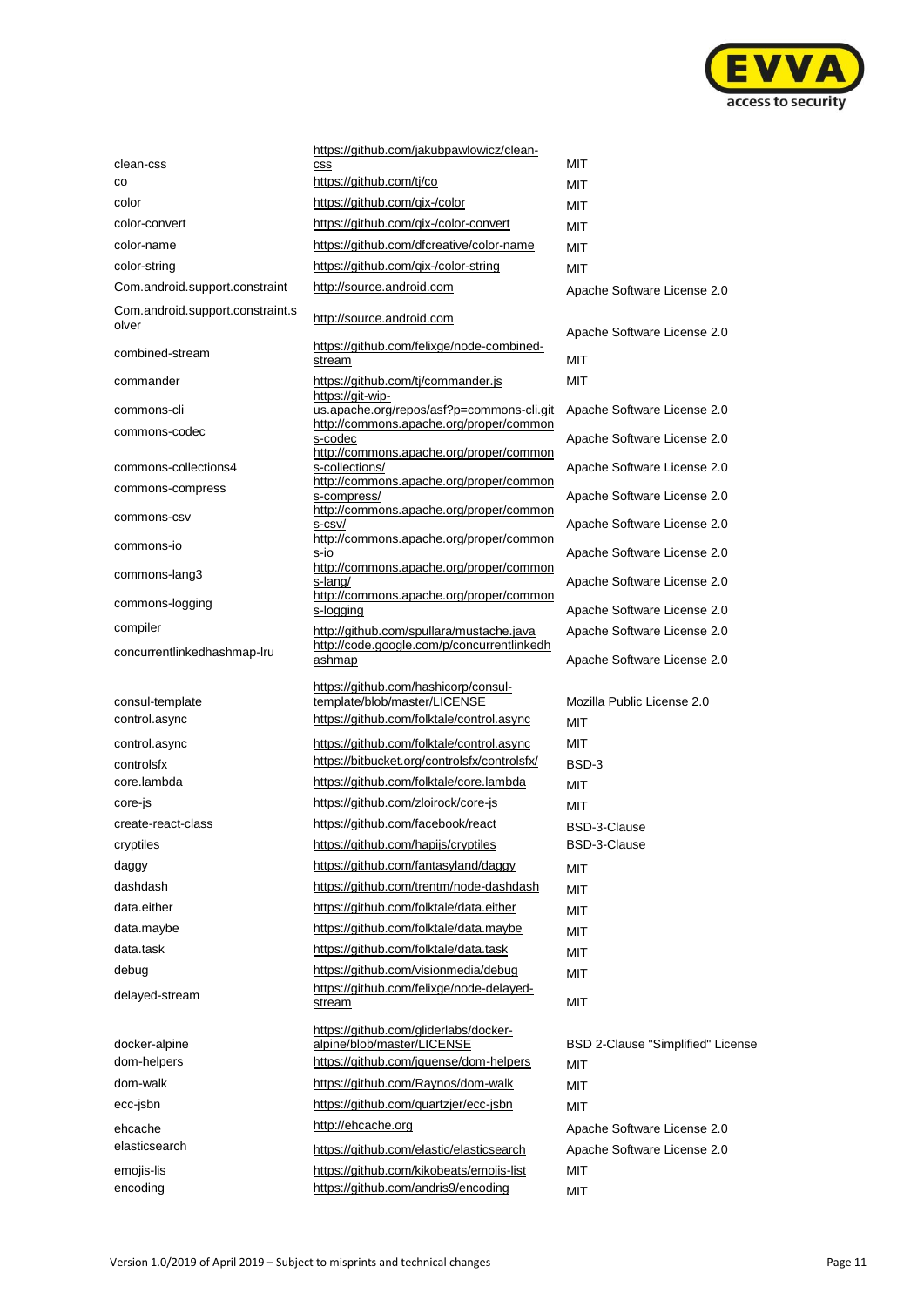

|                            | https://github.com/Jigsaw-<br>Code/Intra/tree/master/Android/gradle-<br>plugin-<br>repo/com/google/errorprone/error_prone_a |                                     |
|----------------------------|-----------------------------------------------------------------------------------------------------------------------------|-------------------------------------|
| error_prone_annotations    | nnotations                                                                                                                  | Apache Software License 2.0         |
| error-stack-parser         | https://github.com/stacktracejs/error-stack-<br>parser                                                                      | MIT                                 |
| es6-templates              | https://github.com/esnext/es6-templates                                                                                     | Apache Software License 2.0         |
| escape-string-regexp       | https://github.com/sindresorhus/escape-<br>string-regexp                                                                    | MIT                                 |
| esprima                    | https://github.com/jquery/esprima                                                                                           | <b>BSD-2-Clause</b>                 |
| esutils                    | https://github.com/estools/esutils                                                                                          | BSD                                 |
| evva-lingohub              | git@git.openforce.com:evva/lingohub                                                                                         | Unlicensed                          |
| extend                     | https://github.com/justmoon/node-extend                                                                                     | <b>MIT</b>                          |
| extsprintf                 | https://github.com/davepacheco/node-<br>extsprintf<br>https://github.com/google/guava/tree/maste                            | MIT                                 |
| failureaccess              | r/futures/failureaccess                                                                                                     | Apache Software License 2.0         |
| fast-deep-equal            | https://github.com/epoberezkin/fast-deep-<br>equal                                                                          | MIT                                 |
| fast-json-stable-stringigy | https://github.com/epoberezkin/fast-json-<br>stable-stringify<br>https://github.com/hiddentao/fast-                         | MIT                                 |
| fast-levenshtein           | levenshtein                                                                                                                 | MIT                                 |
| fastparse                  | https://github.com/webpack/fastparse                                                                                        | MIT                                 |
| fbjs                       | https://github.com/facebook/fbjs                                                                                            | <b>BSD-3-Clause</b>                 |
| file-saver                 | https://github.com/eligrey/FileSaver.js                                                                                     | MIT                                 |
| flag-icon-css              | https://github.com/lipis/flag-icon-css                                                                                      | MIT                                 |
| flaw                       | https://github.com/killdream/flaw                                                                                           | <b>MIT</b>                          |
| flyway-core                | https://mvnrepository.com/artifact/org.flywa<br>ydb/flyway-core/3.0                                                         | Apache Software License 2.0         |
| follow-redirects           | https://github.com/olalonde/follow-redirects                                                                                | MIT                                 |
| forever-agent              | https://github.com/mikeal/forever-agent                                                                                     | Apache Software License 2.0         |
| form-data                  | https://github.com/form-data/form-data                                                                                      | <b>MIT</b>                          |
| getpass                    | https://github.com/arekinath/node-getpass                                                                                   | MIT                                 |
| global                     | https://github.com/Raynos/global                                                                                            | MIT                                 |
| globals                    | https://github.com/sindresorhus/globals                                                                                     | <b>MIT</b>                          |
| guava                      | http://code.google.com/p/guava-libraries/                                                                                   | Apache Software License 2.0         |
| guice                      | https://github.com/google/guice                                                                                             | Apache Software License 2.0         |
| guice-assistedinject       | https://github.com/google/guice                                                                                             | Apache Software License 2.0         |
| guice-multibindings        | https://github.com/google/guice                                                                                             | Apache Software License 2.0         |
| h2database                 | https://github.com/h2database/h2database                                                                                    | MPL 2.0 or EPL 1.0                  |
| hamcrest-core              | https://github.com/hamcrest/JavaHamcrest                                                                                    | <b>BSD</b>                          |
| hamcrest-library           | https://github.com/hamcrest/JavaHamcrest                                                                                    | <b>BSD</b>                          |
| har-schema                 | https://github.com/ahmadnassri/har-schema                                                                                   | <b>ISC</b>                          |
| har-validator              | https://github.com/ahmadnassri/har-<br>validator                                                                            | <b>ISC</b>                          |
| has-ansi                   | https://github.com/sindresorhus/has-ansi                                                                                    | MIT                                 |
| has-flag                   | https://github.com/sindresorhus/has-flag                                                                                    | MIT                                 |
| hawk                       | https://github.com/hueniverse/hawk                                                                                          | <b>BSD-3-Clause</b>                 |
| HdrHistogram               | http://hdrhistogram.github.io/HdrHistogram/                                                                                 | Public Domain, Creative Commons CC0 |
| he                         | https://github.com/mathiasbynens/he                                                                                         | <b>MIT</b>                          |
| hibernate-validator        | http://www.hibernate.org                                                                                                    | Apache Software License 2.0         |
| <b>HikariCP</b>            | https://github.com/brettwooldridge                                                                                          | Apache Software License 2.0         |
| HikariCP-java6             | https://github.com/brettwooldridge                                                                                          | Apache Software License 2.0         |
| history                    | https://github.com/mjackson/history                                                                                         | MIT                                 |
| hoek                       | https://github.com/hapijs/hoek<br>https://github.com/mridgway/hoist-non-                                                    | <b>BSD-3-Clause</b>                 |
| hoist-non-react-statics    | react-statics                                                                                                               | <b>BSD 3-Clause</b>                 |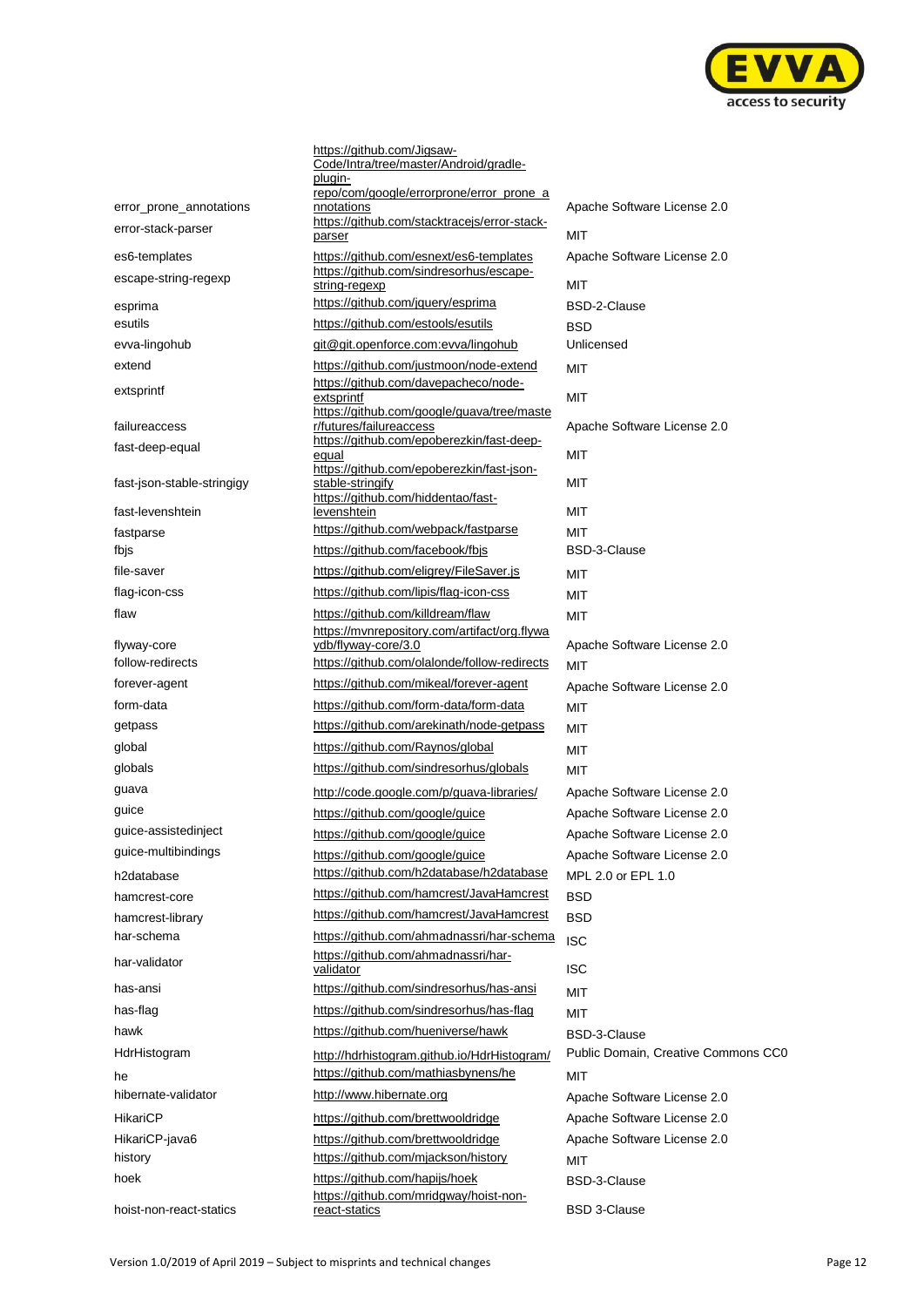

| hppc                                              |
|---------------------------------------------------|
| html-loader                                       |
| html-minfier                                      |
| httpasyncclient                                   |
| httpclient                                        |
| httpcore                                          |
| httpcore-nio                                      |
| http-signature                                    |
| ical4i                                            |
| iconv-lite                                        |
| intl-format-cache                                 |
| intl-messageformat                                |
| intl-messageformat-parser                         |
| intl-relativeformat                               |
| invariant                                         |
| is-arrayish                                       |
| is-buffer                                         |
| isomorphic-fetch                                  |
| isstream                                          |
| is-stream                                         |
| is-typedarray                                     |
| j2objc-annotations<br>jackson-annotations         |
| jackson-core                                      |
| jackson-databind                                  |
| jackson-dataformat-cbor                           |
| jackson-dataformat-smile                          |
| jackson-dataformat-yaml                           |
| jackson-datatype-guava                            |
| jackson-datatype-jdk8                             |
| jackson-datatype-jsr310                           |
| jackson-module-parameter-<br>names<br>java-sizeof |
| javaslang                                         |
| javaslang-match                                   |
| javassist                                         |
| javax.inject                                      |
| jaxb-java-time-adapters<br>jbcrypt                |
| jboss-logging                                     |
| jcip-annotations                                  |
| jcl-over-slf4j                                    |
| jjwt                                              |
|                                                   |

| hppc                                            | https://github.com/carrotsearch/hppc                                                                                    | Apache Software License 2.0       |
|-------------------------------------------------|-------------------------------------------------------------------------------------------------------------------------|-----------------------------------|
| html-loader                                     | https://github.com/webpack/html-loader                                                                                  | MIT                               |
| html-minfier                                    | https://github.com/kangax/html-minifier                                                                                 | <b>MIT</b>                        |
| httpasyncclient                                 | http://hc.apache.org/httpcomponents-<br>asyncclient                                                                     | Apache Software License 2.0       |
| httpclient                                      | http://hc.apache.org/httpcomponents-client                                                                              | Apache Software License 2.0       |
| httpcore                                        | http://hc.apache.org/httpcomponents-core-<br><u>ga</u>                                                                  | Apache Software License 2.0       |
| httpcore-nio                                    | http://hc.apache.org/httpcomponents-core-<br>ga                                                                         | Apache Software License 2.0       |
| http-signature                                  | https://github.com/joyent/node-http-<br>signature                                                                       | <b>MIT</b>                        |
| ical4j                                          |                                                                                                                         | https://github.com/ical4j/ical4j/ |
| iconv-lite                                      | https://github.com/ical4j/ical4j<br>https://github.com/ashtuchkin/iconv-lite                                            | p/LICENSE<br><b>MIT</b>           |
| intl-format-cache                               | https://github.com/yahoo/intl-format-cache                                                                              | <b>BSD-3-Clause</b>               |
| intl-messageformat                              | https://github.com/yahoo/intl-<br>messageformat                                                                         | <b>BSD-3-Clause</b>               |
| intl-messageformat-parser                       | https://github.com/yahoo/intl-<br>messageformat-parser                                                                  | <b>BSD-3-Clause</b>               |
| intl-relativeformat                             | https://github.com/yahoo/intl-relativeformat                                                                            | BSD-3-Clause                      |
| invariant                                       | https://github.com/zertosh/invariant                                                                                    | BSD-3-Clause                      |
| is-arrayish                                     | https://github.com/gix-/node-is-arrayish                                                                                | <b>MIT</b>                        |
| is-buffer                                       | https://github.com/feross/is-buffer                                                                                     | <b>MIT</b>                        |
|                                                 | https://github.com/matthew-                                                                                             |                                   |
| isomorphic-fetch                                | andrews/isomorphic-fetch                                                                                                | MIT                               |
| isstream                                        | https://github.com/rvagg/isstream                                                                                       | <b>MIT</b>                        |
| is-stream                                       | https://github.com/sindresorhus/is-stream                                                                               | MIT                               |
| is-typedarray                                   | https://github.com/hughsk/is-typedarray                                                                                 | <b>MIT</b>                        |
| j2objc-annotations                              | https://github.com/google/j2objc/                                                                                       | Apache Software License 2.0       |
| jackson-annotations                             | http://github.com/FasterXML/jackson                                                                                     | Apache Software License 2.0       |
| jackson-core                                    | http://github.com/FasterXML/jackson                                                                                     | Apache Software License 2.0       |
| jackson-databind                                | http://github.com/FasterXML/jackson                                                                                     | Apache Software License 2.0       |
| jackson-dataformat-cbor                         | http://github.com/FasterXML/jackson-<br>dataformats-binary                                                              | Apache Software License 2.0       |
| jackson-dataformat-smile                        | http://github.com/FasterXML/jackson-<br>dataformats-binary                                                              | Apache Software License 2.0       |
| jackson-dataformat-yaml                         | http://github.com/FasterXML/jackson-<br>dataformats-binary                                                              | Apache Software License 2.0       |
|                                                 | https://github.com/FasterXML/jackson-<br>datatypes-collections                                                          | Apache Software License 2.0       |
| jackson-datatype-guava<br>jackson-datatype-jdk8 | http://github.com/FasterXML/jackson                                                                                     | Apache Software License 2.0       |
| jackson-datatype-jsr310                         |                                                                                                                         | Apache Software License 2.0       |
| jackson-module-parameter-                       | http://github.com/FasterXML/jackson<br>https://github.com/FasterXML/jackson-<br>modules-java8/jackson-module-parameter- |                                   |
| names                                           | names                                                                                                                   | Apache Software License 2.0       |
| java-sizeof                                     | http://sizeof.sourceforge.net/                                                                                          | Apache Software License 2.0       |
| javaslang                                       | http://javaslang.io                                                                                                     | Apache Software License 2.0       |
| javaslang-match                                 | http://javaslang.io                                                                                                     | Apache Software License 2.0       |
| javassist                                       | http://www.javassist.org/                                                                                               | Apache Software License 2.0       |
| javax.inject                                    | http://code.google.com/p/atinject/<br>https://github.com/migesok/jaxb-java-time-                                        | Apache Software License 2.0       |
| jaxb-java-time-adapters                         | adapters                                                                                                                | Apache Software License 2.0       |
| jbcrypt                                         | https://github.com/djmdjm/jBCrypt                                                                                       | <b>ISC</b>                        |
| jboss-logging                                   | http://www.jboss.org                                                                                                    | Apache Software License 2.0       |
| jcip-annotations                                | http://jcip.net/                                                                                                        | Apache Software License 2.0       |
| jcl-over-slf4j                                  | http://www.slf4j.org                                                                                                    | Apache Software License 2.0       |
| jjwt                                            | https://java.jsonwebtoken.jo/                                                                                           | Apache Software License 2.0       |

Apache Software License 2.0 Apache Software License 2.0 Apache Software License 2.0 Apache Software License 2.0 Apache Software License 2.0 https://github.com/ical4j/ical4j/blob/develo p/LICENSE BSD-3-Clause BSD-3-Clause BSD-3-Clause BSD-3-Clause BSD-3-Clause Apache Software License 2.0 Apache Software License 2.0 Apache Software License 2.0 Apache Software License 2.0 Apache Software License 2.0 Apache Software License 2.0 Apache Software License 2.0 Apache Software License 2.0 Apache Software License 2.0 Apache Software License 2.0 Apache Software License 2.0 Apache Software License 2.0 Apache Software License 2.0 Apache Software License 2.0 Apache Software License 2.0 Apache Software License 2.0 Apache Software License 2.0 Apache Software License 2.0 Apache Software License 2.0 Apache Software License 2.0 jna <https://github.com/java-native-access/jna> Apache Software License 2.0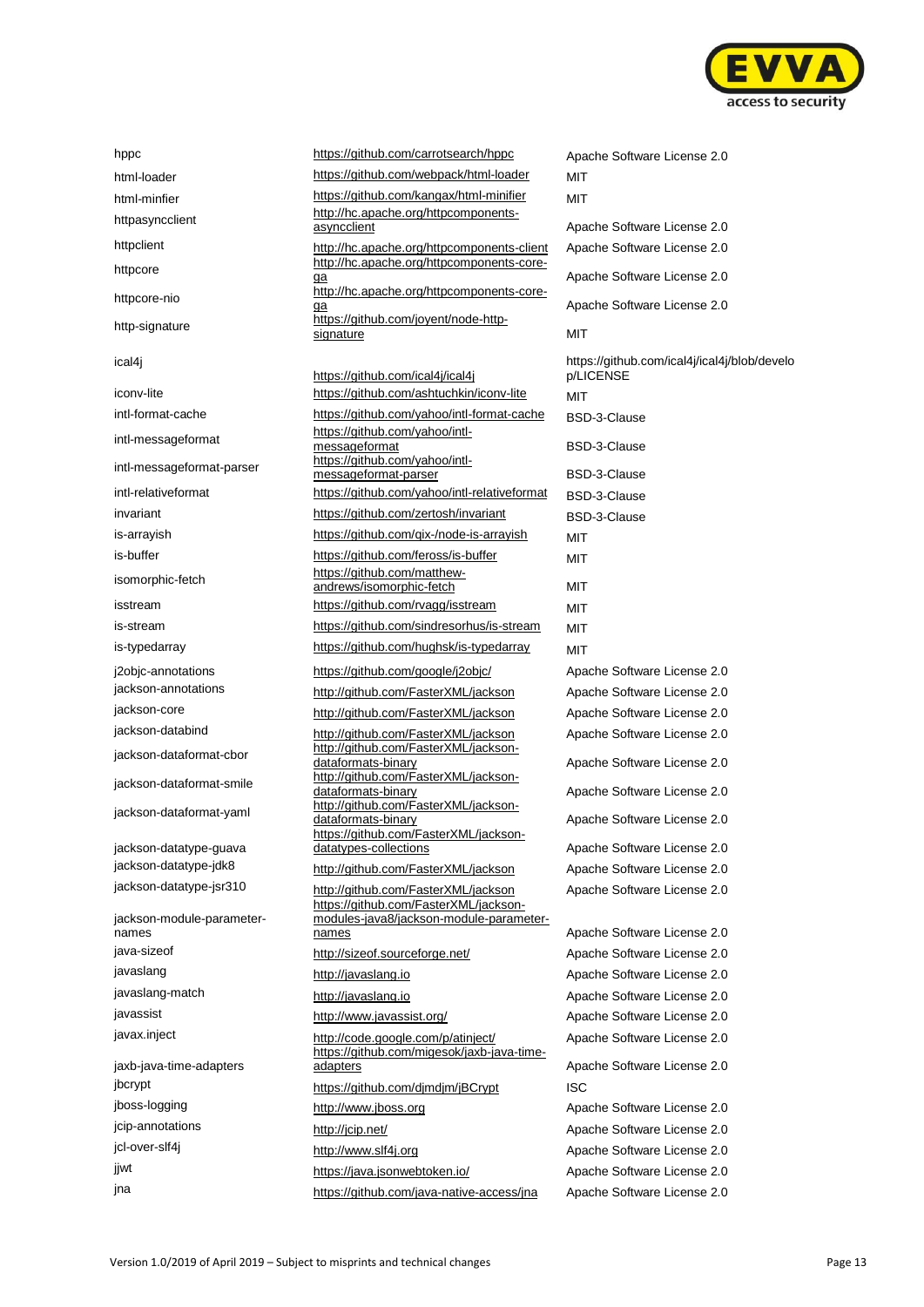

JSR-250 Common Annotations JSR-250 Common Annotations<br>for the JavaTM Platform [http://source.android.com](http://source.android.com/) listenablefuture

joda-time <http://www.joda.org/joda-time/> Apache Software License 2.0 Joda-Time **<https://github.com/JodaOrg/joda-time>** Apache Software License 2.0 jodid25519 <https://github.com/meganz/jodid25519> MIT jooq https://www.joog.org/ https://www.joog.org/ Apache Software License 2.0 jooq-codegen https://www.jooq.org/ Apache Software License 2.0 jooq-meta https://www.jooq.org/ https://www.jooq.org/ Apache Software License 2.0 jopt-simple <http://pholser.github.io/jopt-simple> MIT jsbn <https://github.com/andyperlitch/jsbn> MIT ison5 https://github.com/aseemk/json5 MIT jsonify **<https://github.com/substack/jsonify>** Puplic Domain json-schema <https://github.com/kriszyp/json-schema> BSD json-schema-traverse [https://github.com/epoberezkin/json](https://github.com/epoberezkin/json-schema-traverse)[schema-traverse](https://github.com/epoberezkin/json-schema-traverse) MIT json-stable-stringify [https://github.com/substack/json-stable](https://github.com/substack/json-stable-stringify)[stringify](https://github.com/substack/json-stable-stringify) **MIT** json-stringify-safe <https://github.com/isaacs/json-stringify-safe> ISC jsprim [https://github.com/davepacheco/node](https://github.com/davepacheco/node-jsprim)isprim MIT jsr305 <http://findbugs.sourceforge.net/> BSD-2-Clause js-tokens **<https://github.com/lydell/js-tokens>** MIT jul-to-slf4j [http://www.slf4j.org](http://www.slf4j.org/) Apache Software License 2.0 keycode <https://github.com/timoxley/keycode> MIT lang-mustache-client <https://github.com/elastic/elasticsearch> Apache Software License 2.0 librssl **[http://www.libressl.org](http://www.libressl.org/) Changes** OpenSSL License liquibase-core [http://www.liquibase.org](http://www.liquibase.org/) Apache Software License 2.0 https://github.com/google/guava/wiki/Listen ableFutureExplained Apache Software License 2.0 loader-utils **https://github.com/webpack/loader-utils** MIT lodash <https://github.com/lodash/lodash> MIT lodash.debounce <https://github.com/lodash/lodash> MIT log4j-api [http://www.apache.org](http://www.apache.org/) Apache Software License 2.0 log4j-core [http://www.apache.org](http://www.apache.org/) http://www.apache.org Apache Software License 2.0 log4j-over-slf4j [http://www.slf4j.org](http://www.slf4j.org/) http://www.slf4j.org Apache Software License 2.0 logback-classic [http://www.qos.ch](http://www.qos.ch/) http://www.qos.ch EPL 1.0, LGPL 2.1 logback-core [http://www.qos.ch](http://www.qos.ch/) http://www.qos.ch EPL 1.0, LGPL 2.1 lombok https://www.openhub.net/p/lombok MIT loose-envify <https://github.com/zertosh/loose-envify> MIT lower-case https://github.com/blakeembrey/lower-case MIT lucene-analyzers-common <https://lucene.apache.org/> Apache Software License 2.0 lucene-backward-codecs <https://lucene.apache.org/> Apache Software License 2.0 lucene-core <https://lucene.apache.org/> Apache Software License 2.0 lucene-grouping <https://lucene.apache.org/> Apache Software License 2.0 lucene-highlighter <https://lucene.apache.org/> Apache Software License 2.0 lucene-join <https://lucene.apache.org/> Apache Software License 2.0 lucene-memory <https://lucene.apache.org/> Apache Software License 2.0 lucene-misc <https://lucene.apache.org/> Apache Software License 2.0 lucene-queries <https://lucene.apache.org/> Apache Software License 2.0 lucene-queryparser <https://lucene.apache.org/> Apache Software License 2.0 lucene-sandbox <https://lucene.apache.org/> Apache Software License 2.0 lucene-spatial <https://lucene.apache.org/> Apache Software License 2.0 lucene-spatial3d <https://lucene.apache.org/> Apache Software License 2.0

CDDL Version 1.0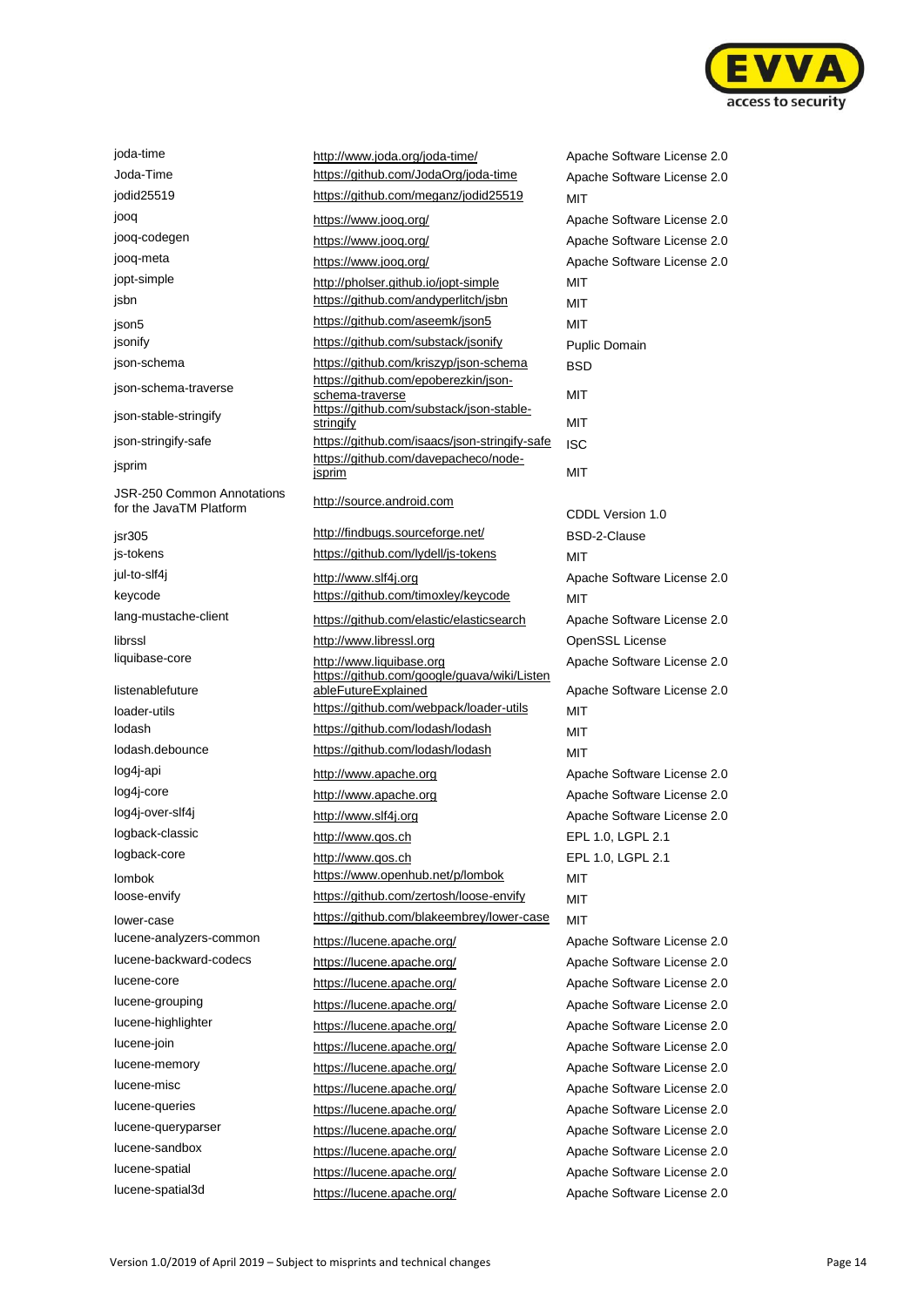

| lucene-spatial-extras          | https://lucene.apache.org/                                                                | Apache Software License 2.0        |
|--------------------------------|-------------------------------------------------------------------------------------------|------------------------------------|
| lucene-suggest                 | https://lucene.apache.org/<br>https://github.com/swaldman/mchange-                        | Apache Software License 2.0        |
| mchange-commons-java           | <u>commons-java</u>                                                                       | <b>LGPL</b>                        |
| mime-db                        | https://github.com/jshttp/mime-db                                                         | MIT                                |
| mime-types                     | https://github.com/jshttp/mime-types                                                      | MIT                                |
| min-document                   | https://github.com/Raynos/min-document                                                    | MIT                                |
| moment                         | https://github.com/moment/moment<br>https://github.com/gr2m/moment-                       | MIT                                |
| moment-parseformat             | parseformat                                                                               | MIT                                |
| moment-timezone                | https://github.com/moment/moment-<br>timezone                                             | MIT                                |
| mri                            | https://github.com/lukeed/mri                                                             | MIT                                |
| ms                             | https://github.com/zeit/ms                                                                | MIT                                |
| mybatis                        | https://github.com/mybatis/                                                               | Apache Software License 2.0        |
| mybatis-guice                  | https://github.com/mybatis/guice<br>https://github.com/mybatis/typehandlers-              | Apache Software License 2.0        |
| mybatis-typehandlers-jsr310    | jsr310                                                                                    | Apache Software License 2.0        |
| myro                           | https://github.com/steos/myro                                                             | <b>BSD-3-Clause</b>                |
| ncname                         | https://github.com/sindresorhus/ncname                                                    | MIT                                |
| netty                          | http://netty.io/                                                                          | Apache Software License 2.0        |
| netty-buffer                   | http://netty.io/                                                                          | Apache Software License 2.0        |
| netty-codec                    | http://netty.io/                                                                          | Apache Software License 2.0        |
| netty-codec-http               | http://netty.io/                                                                          | Apache Software License 2.0        |
| netty-common                   | http://netty.io/                                                                          | Apache Software License 2.0        |
| netty-handler                  | http://netty.io/                                                                          | Apache Software License 2.0        |
| netty-resolver                 | http://netty.io/                                                                          | Apache Software License 2.0        |
| netty-transport                | http://netty.io/                                                                          | Apache Software License 2.0        |
| no-case                        | https://github.com/blakeembrey/no-case                                                    | <b>MIT</b>                         |
| node-fetch                     | https://github.com/bitinn/node-fetch                                                      | MIT                                |
| oauth-sign                     | https://github.com/mikeal/oauth-sign                                                      |                                    |
| object-assign                  | https://github.com/sindresorhus/object-<br>assign                                         | Apache Software License 2.0<br>MIT |
| OpenJDK                        | http://openjdk.java.net/legal/gplv2+ce.html<br>https://github.com/openssl/openssl/blob/ma | <b>GNU General Public License</b>  |
| OpenSSL                        | ster/LICENSE                                                                              | OpenSSL License                    |
| org.eclipse.paho.client.mqttv3 | https://www.eclipse.org/paho/clients/java/<br>https://orika-mapper.github.io/orika-       | Eclipse Public License 1.0         |
| orika-core                     | docs/index.html                                                                           | Apache Software License 2.0        |
| param-case                     | https://github.com/blakeembrey/param-case                                                 | <b>MIT</b>                         |
| paranamer                      | https://github.com/paul-<br>hammant/paranamer                                             | BSD                                |
| pcollections                   | https://github.com/hrldcpr/pcollections                                                   | <b>MIT</b>                         |
| percolator-client              | https://github.com/elastic/elasticsearch                                                  | Apache Software License 2.0        |
| performance-now                | https://github.com/braveg1rl/performance-<br>now                                          | MIT                                |
| pkginfo                        | https://github.com/indexzero/node-pkginfo                                                 | <b>MIT</b>                         |
| poi                            | http://poi.apache.org/                                                                    | Apache Software License 2.0        |
| popper.js                      | https://github.com/FezVrasta/popper.js                                                    | <b>MIT</b>                         |
| postgresql                     | https://github.com/pgjdbc/pgjdbc                                                          | <b>BSD-2-Clause</b>                |
| private                        | https://github.com/benjamn/private                                                        | MIT                                |
| process                        | https://github.com/shtylman/node-process                                                  | MIT                                |
| promise                        | https://github.com/then/promise                                                           | MIT                                |
| prop-types                     | https://github.com/reactjs/prop-types                                                     | BSD-3-Clause                       |
| prop-types-extra               | https://github.com/react-bootstrap/react-                                                 |                                    |
| punycode                       | prop-types<br>https://github.com/bestiejs/punycode.js                                     | MIT                                |
|                                |                                                                                           | <b>MIT</b>                         |

| https://lucene.apache.org/                                                                 | Apache Software License 2.0                        |
|--------------------------------------------------------------------------------------------|----------------------------------------------------|
| https://lucene.apache.org/                                                                 | Apache Software License 2.0                        |
| https://github.com/swaldman/mchange-<br>commons-java                                       | LGPL                                               |
| https://github.com/jshttp/mime-db                                                          | MIT                                                |
| https://github.com/jshttp/mime-types                                                       | <b>MIT</b>                                         |
| https://github.com/Raynos/min-document                                                     | MIT                                                |
| https://github.com/moment/moment                                                           | MIT                                                |
| https://github.com/gr2m/moment-                                                            |                                                    |
| parseformat<br>https://github.com/moment/moment-                                           | <b>MIT</b>                                         |
| timezone                                                                                   | MIT                                                |
| https://github.com/lukeed/mri                                                              | MIT                                                |
| https://github.com/zeit/ms                                                                 | MIT                                                |
| https://github.com/mybatis/                                                                | Apache Software License 2.0                        |
| https://github.com/mybatis/guice                                                           | Apache Software License 2.0                        |
| https://github.com/mybatis/typehandlers-                                                   |                                                    |
| jsr310<br>https://github.com/steos/myro                                                    | Apache Software License 2.0<br><b>BSD-3-Clause</b> |
| https://github.com/sindresorhus/ncname                                                     | <b>MIT</b>                                         |
|                                                                                            |                                                    |
| http://netty.io/                                                                           | Apache Software License 2.0                        |
| http://netty.io/                                                                           | Apache Software License 2.0                        |
| http://netty.io/                                                                           | Apache Software License 2.0                        |
| http://netty.io/                                                                           | Apache Software License 2.0                        |
| http://netty.io/                                                                           | Apache Software License 2.0                        |
| http://netty.io/                                                                           | Apache Software License 2.0                        |
| http://netty.io/                                                                           | Apache Software License 2.0                        |
| http://netty.io/<br>https://github.com/blakeembrey/no-case                                 | Apache Software License 2.0                        |
| https://github.com/bitinn/node-fetch                                                       | <b>MIT</b>                                         |
| https://github.com/mikeal/oauth-sign                                                       | MIT                                                |
| https://github.com/sindresorhus/object-<br>assign                                          | Apache Software License 2.0<br><b>MIT</b>          |
| http://openjdk.java.net/legal/gplv2+ce.html                                                | <b>GNU General Public License</b>                  |
| https://github.com/openssl/openssl/blob/ma<br>ster/LICENSE                                 |                                                    |
|                                                                                            | OpenSSL License                                    |
| https://www.eclipse.org/paho/clients/java/<br><u>https://orika-mapper.github.io/orika-</u> | Eclipse Public License 1.0                         |
| docs/index.html                                                                            | Apache Software License 2.0                        |
| https://github.com/blakeembrey/param-case                                                  | <b>MIT</b>                                         |
| https://github.com/paul-<br>hammant/paranamer                                              | <b>BSD</b>                                         |
| https://github.com/hrIdcpr/pcollections                                                    | MIT                                                |
| https://github.com/elastic/elasticsearch                                                   | Apache Software License 2.0                        |
| https://github.com/braveg1rl/performance-                                                  |                                                    |
| now<br>https://github.com/indexzero/node-pkginfo                                           | MIT                                                |
|                                                                                            | MIT                                                |
| http://poi.apache.org/<br>https://github.com/FezVrasta/popper.js                           | Apache Software License 2.0                        |
|                                                                                            | MIT                                                |
| https://github.com/pgjdbc/pgjdbc                                                           | BSD-2-Clause                                       |
| https://github.com/benjamn/private                                                         | MIT                                                |
| https://github.com/shtylman/node-process                                                   | MIT                                                |
| https://github.com/then/promise                                                            | MIT                                                |
| https://github.com/reactjs/prop-types<br>https://github.com/react-bootstrap/react-         | BSD-3-Clause                                       |
| prop-types                                                                                 | MIT                                                |
| httpe://aithub.com/boetioie/punyeodo.ie                                                    |                                                    |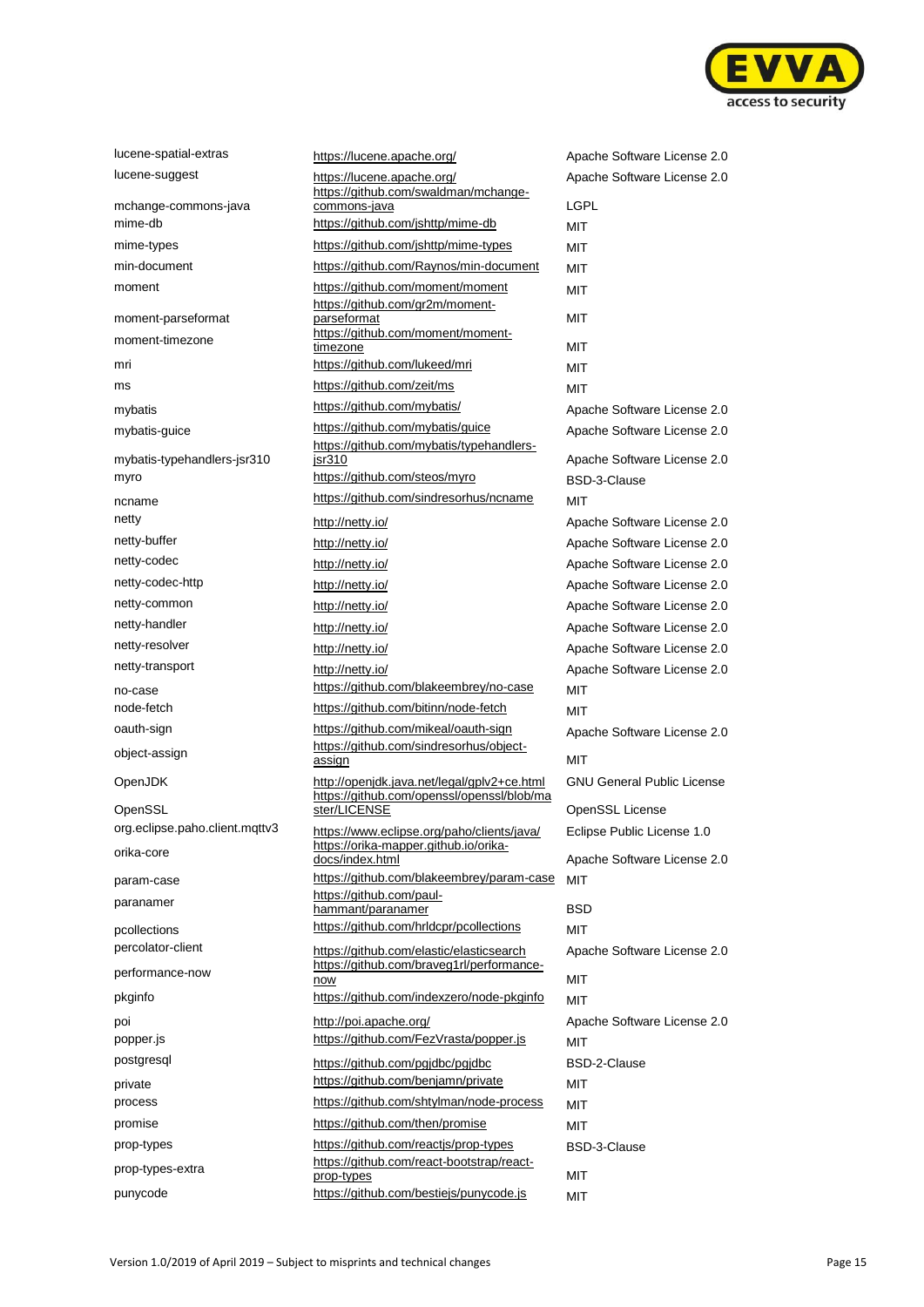

| qs                         | https://github.com/ljharb/qs                                                         | BSD-3-Clause                        |
|----------------------------|--------------------------------------------------------------------------------------|-------------------------------------|
| quartz                     | http://www.terracotta.org/                                                           | Apache Software License 2.0         |
| quartz-jobs                | http://www.terracotta.org/                                                           | Apache Software License 2.0         |
| ramda                      | https://github.com/ramda/ramda                                                       | MIT                                 |
| react                      | https://github.com/facebook/react                                                    | BSD-3-Clause                        |
| react-bootstrap            | https://github.com/react-bootstrap/react-<br>bootstrap                               | MIT                                 |
| react-datepicker           | https://github.com/Hacker0x01/react-<br>datepicker                                   | MIT                                 |
| react-datetime             | https://github.com/YouCanBookMe/react-<br>datetime                                   | MIT                                 |
| react-deep-force-update    | https://github.com/gaearon/react-deep-<br>force-update                               | <b>MIT</b>                          |
| react-dom                  | https://github.com/facebook/react                                                    | <b>BSD-3-Clause</b>                 |
| react-dropzone             | https://github.com/react-dropzone/react-<br>dropzone                                 | MIT                                 |
| react-hot-loader           | https://github.com/gaearon/react-hot-loader                                          | <b>MIT</b>                          |
| react-input-autosize       | https://github.com/JedWatson/react-input-<br>autosize                                | MIT                                 |
| react-intl                 | https://github.com/yahoo/react-intl                                                  | <b>BSD-3-Clause</b>                 |
| react-is                   | https://github.com/facebook/react<br>https://github.com/reactjs/react-lifecycles-    | MIT                                 |
| react-lifecycles-compat    | compat                                                                               | MIT                                 |
| react-onclickoutside       | https://github.com/Pomax/react-<br>onclickoutside                                    | <b>MIT</b>                          |
| react-overlays             | https://github.com/react-bootstrap/react-<br>overlays                                | MIT                                 |
| react-popper               | https://github.com/souporserious/react-<br>popper                                    | <b>MIT</b>                          |
| react-prop-types           | https://github.com/react-bootstrap/react-<br>prop-types                              | MIT                                 |
| react-proxy                | https://github.com/gaearon/react-proxy                                               | <b>MIT</b>                          |
| react-select               | https://github.com/JedWatson/react-select                                            | <b>MIT</b>                          |
|                            | https://github.com/reactjs/react-transition-                                         |                                     |
| react-transition-group     | group<br>https://github.com/benjamn/recast                                           | MIT                                 |
| recast                     |                                                                                      | MIT                                 |
| redbox-react               | https://github.com/commissure/redbox-react                                           | MIT                                 |
| reflections                | http://github.com/ronmamo/reflections                                                | WTFPL, The New BSD License          |
| regenerator-runtime        | https://github.com/facebook/regenerator/tre<br>e/master/packages/regenerator-runtime | MIT                                 |
| reindex-client             | https://github.com/elastic/elasticsearch                                             | Apache Software License 2.0         |
| relateurl                  | https://github.com/stevenvachon/relateurl                                            | MIT                                 |
| request                    | https://github.com/request/request                                                   | Apache Software License 2.0         |
| resolve-pathname           | https://github.com/mjackson/resolve-<br>pathname                                     | MIT                                 |
| rest                       | https://github.com/elastic/elasticsearch                                             | Apache Software License 2.0         |
|                            |                                                                                      |                                     |
| s6-overlay                 | https://github.com/just-containers/s6-<br>overlay/blob/master/LICENSE.md             | Internet Systems Consortium license |
| safe-buffer                | https://github.com/feross/safe-buffer                                                | MIT                                 |
| sanctuary-type-classes     | https://github.com/sanctuary-js/sanctuary-                                           |                                     |
| sanctuary-type-identifiers | type-classes<br>https://github.com/sanctuary-js/sanctuary-                           | МIТ                                 |
|                            | type-identifiers                                                                     | MIT                                 |
| scheduler                  | https://github.com/facebook/react                                                    | MIT                                 |
| sc-light-jdk15on           | http://rtyley.github.io/spongycastle/                                                | Spongy Castle Licence               |
| scprov-jdk15on             | http://rtyley.github.io/spongycastle/                                                | Spongy Castle Licence               |
| securesm                   | https://github.com/elastic/securesm                                                  | Apache Software License 2.0         |
| semver                     | https://github.com/npm/node-semver                                                   | ISC                                 |
| setimmediate               | https://github.com/yuzujs/setImmediate                                               | МIТ                                 |
| shallowequal               | https://github.com/dashed/shallowequal                                               | <b>MIT</b>                          |
| simple-swizzle             | https://github.com/gix-/node-simple-swizzle                                          | <b>MIT</b>                          |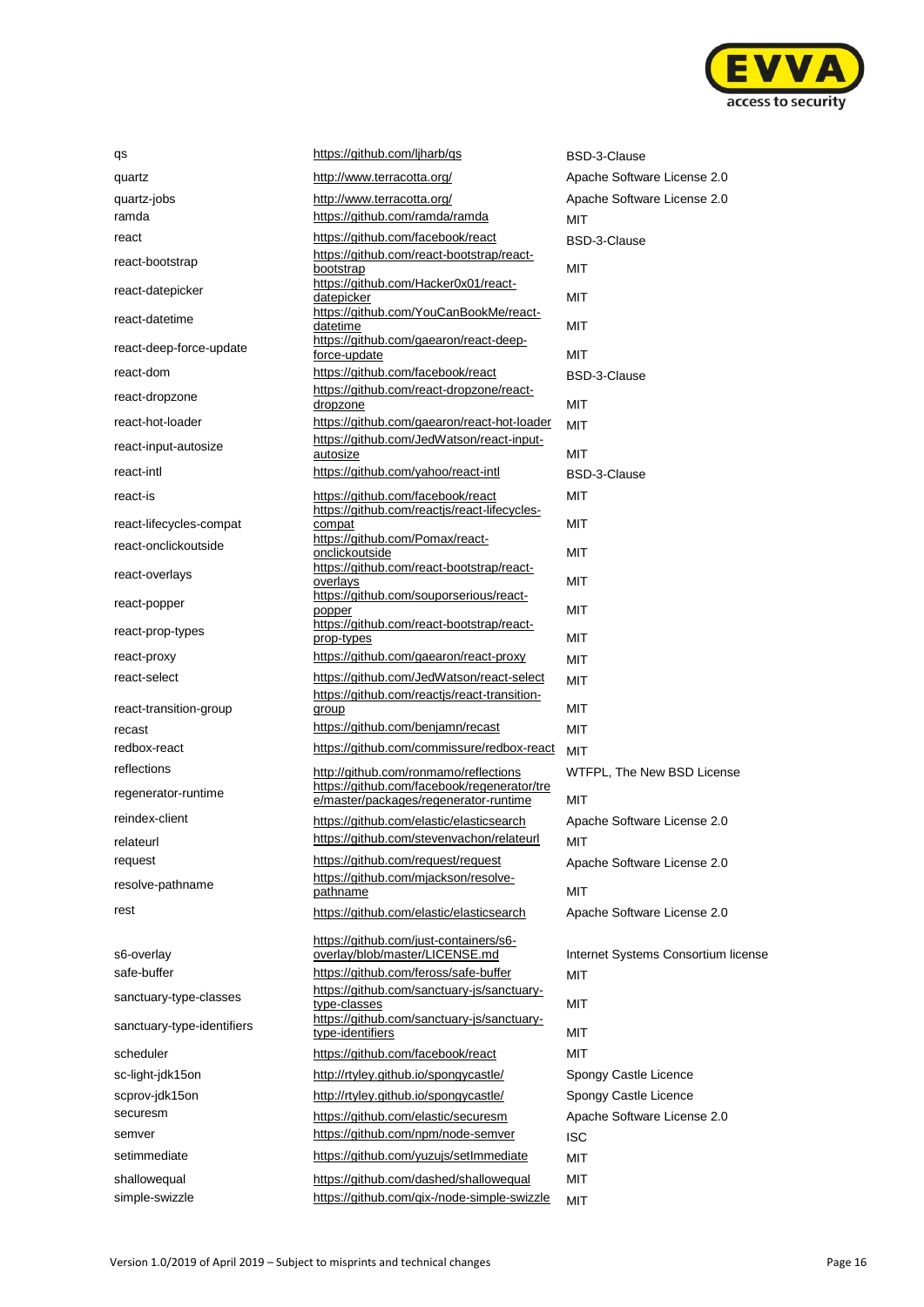

simple-xml spring-aop spring-context-support spring-core spring-integration-core spring-jcl

https://mvnrepository.com/artifact/org.simpl eframework/simple-xml Apache Software License 2.0 slf4j-api [http://www.slf4j.org](http://www.slf4j.org/) Apache Software License 2.0 sli4j-core <http://99soft.github.com/sli4j/sli4j-core> Apache Software License 2.0 sli4j-slf4j <http://99soft.github.com/sli4j/sli4j-slf4j> Apache Software License 2.0 snakeyaml [http://www.snakeyaml.org](http://www.snakeyaml.org/) Apache Software License 2.0 sntp <https://github.com/hueniverse/sntp> BSD-3-Clause source-map <https://github.com/mozilla/source-map> BSD-3-Clause sourcemapped-stacktrace [https://github.com/novocaine/sourcemappe](https://github.com/novocaine/sourcemapped-stacktrace) Spongy Castle scm:git@github.com:rtyley/spongycastle.git Bouncy Castle License [https://github.com/spring-projects/spring](https://github.com/spring-projects/spring-framework)[framework](https://github.com/spring-projects/spring-framework) **Apache Software License 2.0** spring-beans https://github.com/spring-projects/springspring-boot <http://projects.spring.io/spring-boot/> Apache Software License 2.0 spring-boot-autoconfigure <http://projects.spring.io/spring-boot/> Apache Software License 2.0 spring-boot-starter <http://projects.spring.io/spring-boot/> Apache Software License 2.0 spring-boot-starter-jdbc <http://projects.spring.io/spring-boot/> Apache Software License 2.0 spring-boot-starter-logging <http://projects.spring.io/spring-boot/> Apache Software License 2.0 spring-boot-starter-tomcat <http://projects.spring.io/spring-boot/> Apache Software License 2.0 spring-boot-starter-web <http://projects.spring.io/spring-boot/> Apache Software License 2.0 spring-boot-starter-websocket <http://projects.spring.io/spring-boot/> Apache Software License 2.0 spring-context https://github.com/spring-projects/spring[https://github.com/spring-projects/spring](https://github.com/spring-projects/spring-framework)[framework](https://github.com/spring-projects/spring-framework) **Apache Software License 2.0** https://github.com/spring-projects/springframework Apache Software License 2.0 spring-expression https://github.com/spring-projects/spring-<br>framework https://github.com/spring-projects/springframework **Apache Software License 2.0** spring-integration-mqtt https://github.com/spring-projects/springhttps://github.com/spring-projects/springframework **Apache Software License 2.0** spring-jdbc<br>
framework<br>
framework spring-messaging https://github.com/spring-projects/springspring-retry https://github.com/spring-projects/springspring-tx https://github.com/spring-projects/springspring-vault-core http://projects.spring.io/spring-vault/ Apache Software License 2.0 spring-vault-dependencies http://projects.spring.io/spring-vault/ Apache Software License 2.0 spring-web https://github.com/spring-projects/springspring-webmvc https://github.com/spring-projects/spring-<br>
framework spring-websocket https://github.com/spring-projects/springsshpk <https://github.com/arekinath/node-sshpk> MIT stackframe <https://github.com/stacktracejs/stackframe> MIT stax https://sourceforge.net/projects/stax/files/ Apache Software License 2.0 stax-api https://sourceforge.net/projects/stax/files/ Apache Software License 2.0 stickyfill https://github.com/wilddeer/stickyfill MIT stomp-websocket [http://webjars.org](http://webjars.org/) http://webjars.org Apache Software License 2.0 string-similarity <https://github.com/aceakash/string-similarity> ISC stringstream <https://github.com/mhart/StringStream> MIT stringtemplate [http://www.stringtemplate.org](http://www.stringtemplate.org/) BSD

BSD-3-Clause Apache Software License 2.0 Apache Software License 2.0 Apache Software License 2.0 Apache Software License 2.0 Apache Software License 2.0 Apache Software License 2.0 Apache Software License 2.0 Apache Software License 2.0 Apache Software License 2.0 Apache Software License 2.0 Apache Software License 2.0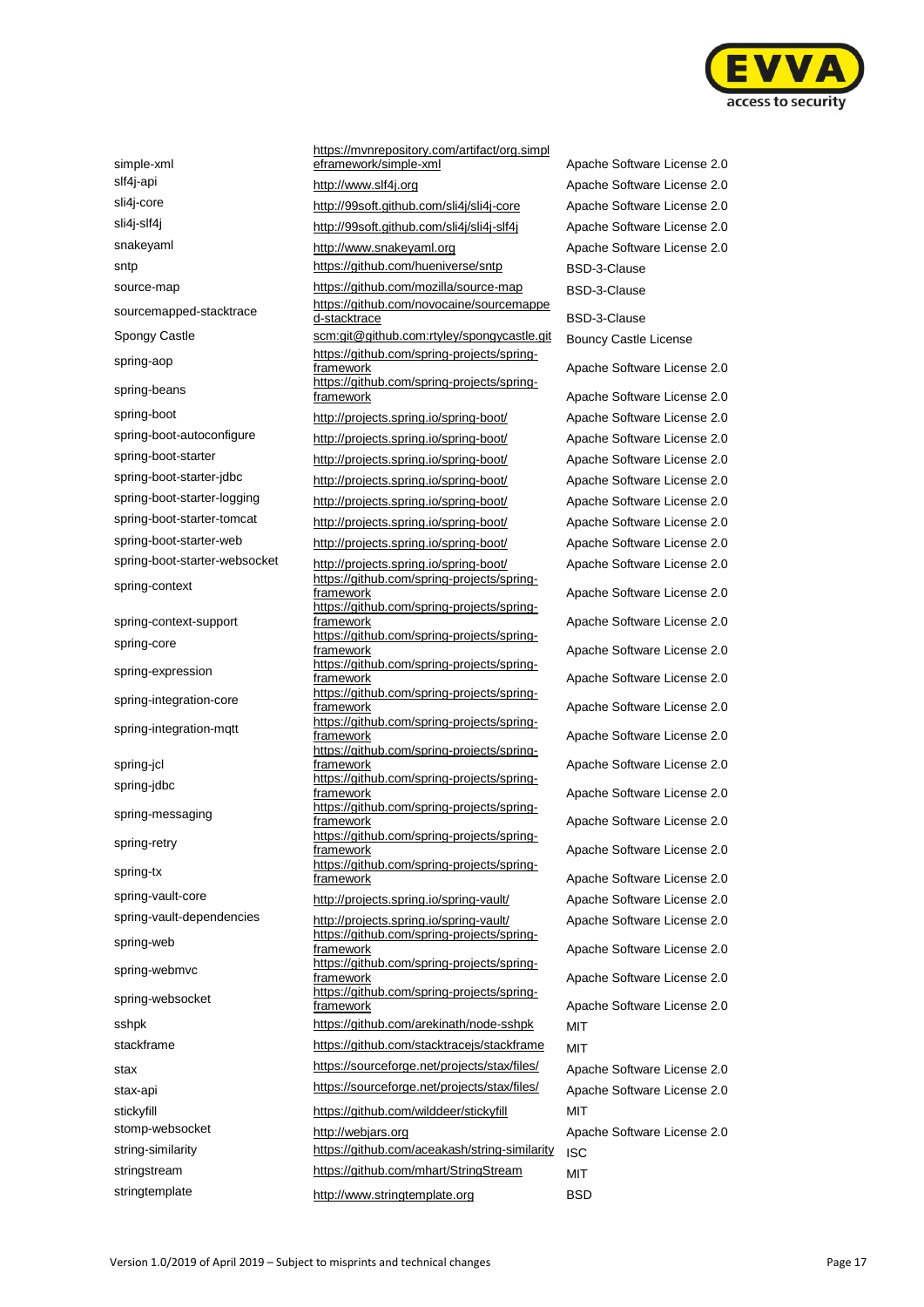

uglify-js verror xml-char-classes xmlunit-core xpp3\_min yamlbeans

strip-ansi **<https://github.com/chalk/strip-ansi>** MIT stunnel **[https://www.stunnel.org/sdf\\_copying.html](https://www.stunnel.org/sdf_copying.html)** GNU General Public License supports-color <https://github.com/chalk/supports-color> MIT svgxuse <https://github.com/Keyamoon/svgxuse> MIT t-digest <https://github.com/tdunning/t-digest> Apache Software License 2.0 threetenbp <https://www.threeten.org/threetenbp> BSD-3-Clause through https://github.com/dominictarr/through MIT to-fast-properties [https://github.com/sindresorhus/to-fast](https://github.com/sindresorhus/to-fast-properties)[properties](https://github.com/sindresorhus/to-fast-properties) MIT tomcat-annotations-ap https://tomcat.apache.org/ Apache Software License 2.0 tomcat-embed-core [http://tomcat.apache.org](http://tomcat.apache.org/) Apache Software License 2.0 tomcat-embed-el [http://tomcat.apache.org](http://tomcat.apache.org/) Apache Software License 2.0 tomcat-embed-websocket [http://tomcat.apache.org](http://tomcat.apache.org/) Apache Software License 2.0 tomcat-jdbc [http://tomcat.apache.org](http://tomcat.apache.org/) http://tomcat.apache.org Apache Software License 2.0 tomcat-juli [http://tomcat.apache.org](http://tomcat.apache.org/) Apache Software License 2.0 tough-cookie <https://github.com/salesforce/tough-cookie> BSD-3-Clause transport <https://github.com/elastic/elasticsearch> Apache Software License 2.0 transport-netty3-client <https://github.com/elastic/elasticsearch> Apache Software License 2.0 transport-netty4-client <https://github.com/elastic/elasticsearch> Apache Software License 2.0 tunnel-agent <https://github.com/mikeal/tunnel-agent> Apache Software License 2.0 tweetnacl <https://github.com/dchest/tweetnacl-js> Public Domain ua-parser-js **MIT** <https://github.com/faisalman/ua-parser-js> MIT https://github.com/mishoo/UglifyJS2uppercase BSD-2-Clause uncontrollable <https://github.com/jquense/uncontrollable> MIT upper-case https://github.com/blakeembrey/upper-case MIT uuid <https://github.com/kelektiv/node-uuid> MIT validation-api [http://beanvalidation.org](http://beanvalidation.org/) Apache Software License 2.0 value-equal <https://github.com/mjackson/value-equal> MIT vault-java-driver [https://github.com/BetterCloud/vault-java](https://github.com/BetterCloud/vault-java-driver)[driver](https://github.com/BetterCloud/vault-java-driver) MIT [https://github.com/davepacheco/node](https://github.com/davepacheco/node-verror)[verror](https://github.com/davepacheco/node-verror) MIT warning <https://github.com/BerkeleyTrue/warning> BSD-3-Clause webjars-locator [http://webjars.org](http://webjars.org/) MIT webjars-locator-core [http://webjars.org](http://webjars.org/) MIT whatwg-fetch <https://github.com/github/fetch> MIT https://github.com/sindresorhus/xml-charclasses MIT xmlpull [http://www.xmlpull.org](http://www.xmlpull.org/) Public Domain https://github.com/xmlunit/xmlunit/tree/mast er/xmlunit-core Apache Software License 2.0 xpp3 [http://www.extreme.indiana.edu/xgws/xsoa](http://www.extreme.indiana.edu/xgws/xsoap/xpp/mxp1/)<br>p/xpp/mxp1/ [http://www.extreme.indiana.edu/xgws/xsoa](http://www.extreme.indiana.edu/xgws/xsoap/xpp/mxp1/) [p/xpp/mxp1/](http://www.extreme.indiana.edu/xgws/xsoap/xpp/mxp1/) Public Domain xstream [http://x-stream.github.io](http://x-stream.github.io/) BSD xtend **<https://github.com/Raynos/xtend>** MIT [https://github.com/EsotericSoftware/yamlbe](https://github.com/EsotericSoftware/yamlbeans) [ans](https://github.com/EsotericSoftware/yamlbeans) New BSD License zt-exec https://github.com/zeroturnaround/zt-exec Apache Software License 2.0

Public Domain zxcvbn <https://github.com/dropbox/zxcvbn> MIT